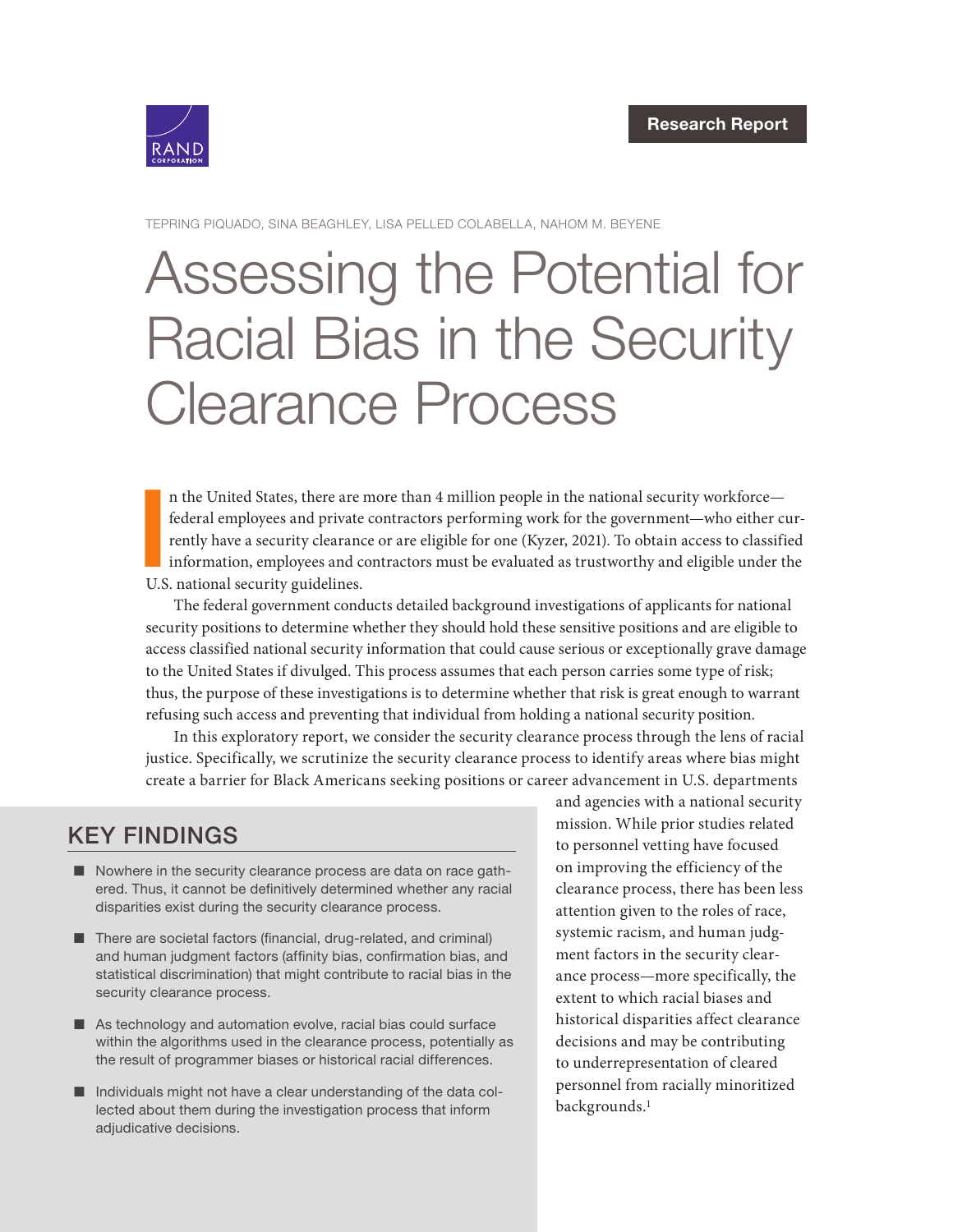During this study, we learned that racial data are not collected from applicants during the security clearance process; therefore, we could not complete a disparity study or determine the race of those who hold clearances versus those who do not. Areas that we have identified where racial bias may manifest itself require further data and study to determine whether and to what extent racial biases exist in the process. However, although it is not possible to measure racial disparities at this time, a 2021 White House memorandum suggests that they likely exist: "We have fallen short in ensuring that our national workforce reflects and draws on the richness and diversity of the country it represents" (Biden, 2021). Additionally, Castleberry and Stewart, 2021, cites statistics that reflect racial disparities in representation across national security agencies.

The purpose of this analysis, therefore, is to identify areas where racial bias may manifest itself within the clearance process and suggest potential mitigating actions as needed.

### Need for Process Review

When organizations interview job candidates for positions, federal and state legislation place strict limits on the types of questions that interviewers can ask, the criteria employers can consider, and other aspects of the selection process. An employee who suspects that laws were violated in that process can file a charge of discrimination with the U.S. Equal

#### Abbreviations

| CF          | continuous evaluation                              |  |
|-------------|----------------------------------------------------|--|
| <b>DCSA</b> | Defense Counterintelligence and Security<br>Agency |  |
| DoD         | U.S. Department of Defense                         |  |
| <b>DOHA</b> | Defense Office of Hearings and Appeals             |  |
| <b>FFOC</b> | U.S. Equal Employment Opportunity<br>Commission    |  |
| IC.         | intelligence community                             |  |
| <b>ISP</b>  | investigation service provider                     |  |
| <b>ODNI</b> | Office of the Director of National<br>Intelligence |  |
| <b>SEAD</b> | <b>Security Executive Agent Directive</b>          |  |
| SF          | standard form                                      |  |

Employment Opportunity Commission (EEOC) and also has the option of filing a lawsuit. When employees apply for security clearances, however, interviewers have considerable latitude in the questions that they can ask applicants in order to assess trustworthiness for national security positions; consequently, background investigations may entail lengthy interviews that delve into an applicant's citizenship, degree of communication with foreign nationals, financial obligations, marital status, and other topics that are legally off-limits in nonsensitive hiring and promotion interviews. Applicants can appeal the decision if denied a clearance—although some samples of appeals records show that the majority of appeals still result in clearance denial (Henderson, 2021). Also, just as interviewers have latitude in their questions, adjudicators have latitude in the bases for their decisions (EEOC, 1989):

Agencies may evaluate an individual's request for a security clearance on the basis of past or present conduct or on concerns unrelated to conduct such as having relatives residing in a foreign country controlled by a government whose interests or policies are hostile to or inconsistent with those of the United States.

Because clearances are required for designated national security positions, results of the clearance interview and adjudication process can affect an individual's recruitment, hiring, retention, promotion, and ability to pursue a career in the U.S. Department of Defense (DoD) and in the broader national security community—including government contractors. Thus, even if EEOC regulations succeed in preventing individuals from minoritized racial communities from encountering questions about their national origin, marital status, or financial status when hired into an organization, security clearance applicants do face such questions during the background investigation process—with potential effects on their clearance approval, job security, and career advancement.

Although there have been calls for security clearance reforms in recent years, legislators have largely focused on the need for modernization and greater efficiency in the process. For example, the Trusted Workforce 2.0 initiative, launched by the U.S. Office of the Director of National Intelligence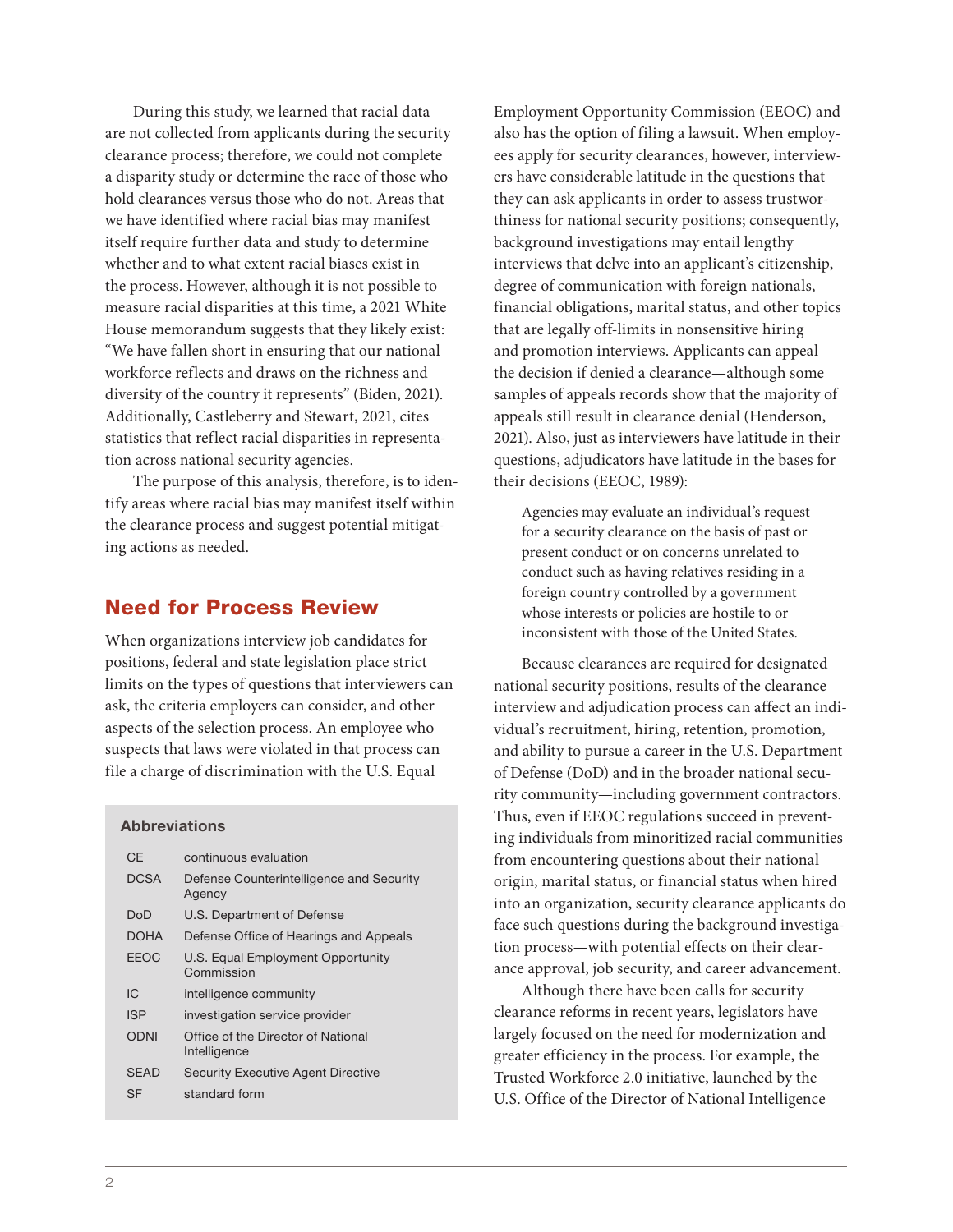(ODNI) and the Office of Personnel Management in March 2018, focuses on using automation and big data to make the background investigation process more efficient, to reduce the backlog of investigations, and to move to a process of continuous vetting rather than periodic investigations. In line with this emphasis, a RAND Corporation study assessed the efficiency and effectiveness of continuous evaluation (CE) approaches to vetting and adjudication. Two key findings of that study were that (1) CE approaches are likely to be lower cost and less invasive because interviews will not be conducted every five to seven years with friends, co-workers, families, and others and (2) adjudicators will likely continue to be as interested in applicants' national origin, financial status, marital status changes, and other concerns as they were during the traditional security clearance process (Luckey et al., 2019).

There is a well-recognized need to reduce the time and resources consumed by clearance investigations; however, it is not clear what level of attention has been given to the types and appropriateness of data collected during background interviews and subsequent inquiries—and the ethical and demographic implications of that data collection. Some sources have suggested that the topics covered and questions asked in the background investigation may exclude qualified applicants from minoritized racial and ethnic backgrounds. In 2004, the authors of The 9/11 Commission Report found that the clearance process was obstructing the ability of the intelligence community to hire people with necessary expertise, because applicants who were foreign-born or had many relatives in other countries had difficulty obtaining clearances and were even discouraged from applying to some sensitive positions (National Commission on Terrorist Attacks upon the United States, 2004).

Such exclusion is problematic not only because it is inconsistent with equal opportunity legislation and ethical principles but also because the practice may result in a national security workforce that lacks the breadth of capabilities and experiences needed for the mission. Given these concerns, there is a need for research into aspects of the security clearance background investigation process where racial bias may manifest itself.

This report presents findings from our initial exploration into the security clearance process. First, we briefly summarize the security clearance process, including the guidelines and present standards for adjudication. Second, we describe available data to determine areas for greater exploration. Third, we highlight some of the relevant literature on racial injustice in the United States related to criteria (e.g., finances and criminal background) that are evaluated during the security clearance process. Fourth, we present observations of racial bias or discrimination derived largely from an online security clearance discussion board. We conclude with our observations and recommendations for individuals and government employers to take in order to reduce or prevent racial bias that may exist in this process.

# The Security Clearance Process

The security clearance process investigates individuals who are applying for sensitive positions or positions that will require them to access classified information. To fill these national security positions, candidates must be evaluated as trustworthy and eligible under the U.S. national security guidelines for access to classified information. The process begins with an applicant filling out a Standard Form 86 (SF-86), a required questionnaire for national security positions. The information gathered from the SF-86 is intended to aid in the investigative process. An investigation is then initiated with an interview by the assigned investigator of the applicant and with individuals who know the applicant. The investigation also includes record checks to confirm information provided by the applicant and to gather additional information. The information provided on the SF-86 and gathered by an investigator is then submitted to an adjudicator to determine whether the applicant is eligible for a security clearance based on the U.S. national security guidelines for access to classified information, documented in Security Executive Agent Directive 4 (SEAD-4), which we discuss in more detail in a later section. Adjudicators use these guidelines to take into account a person's mental stability, trustworthiness, reliability, discretion, character, honesty, judgment, and unquestionable loyalty to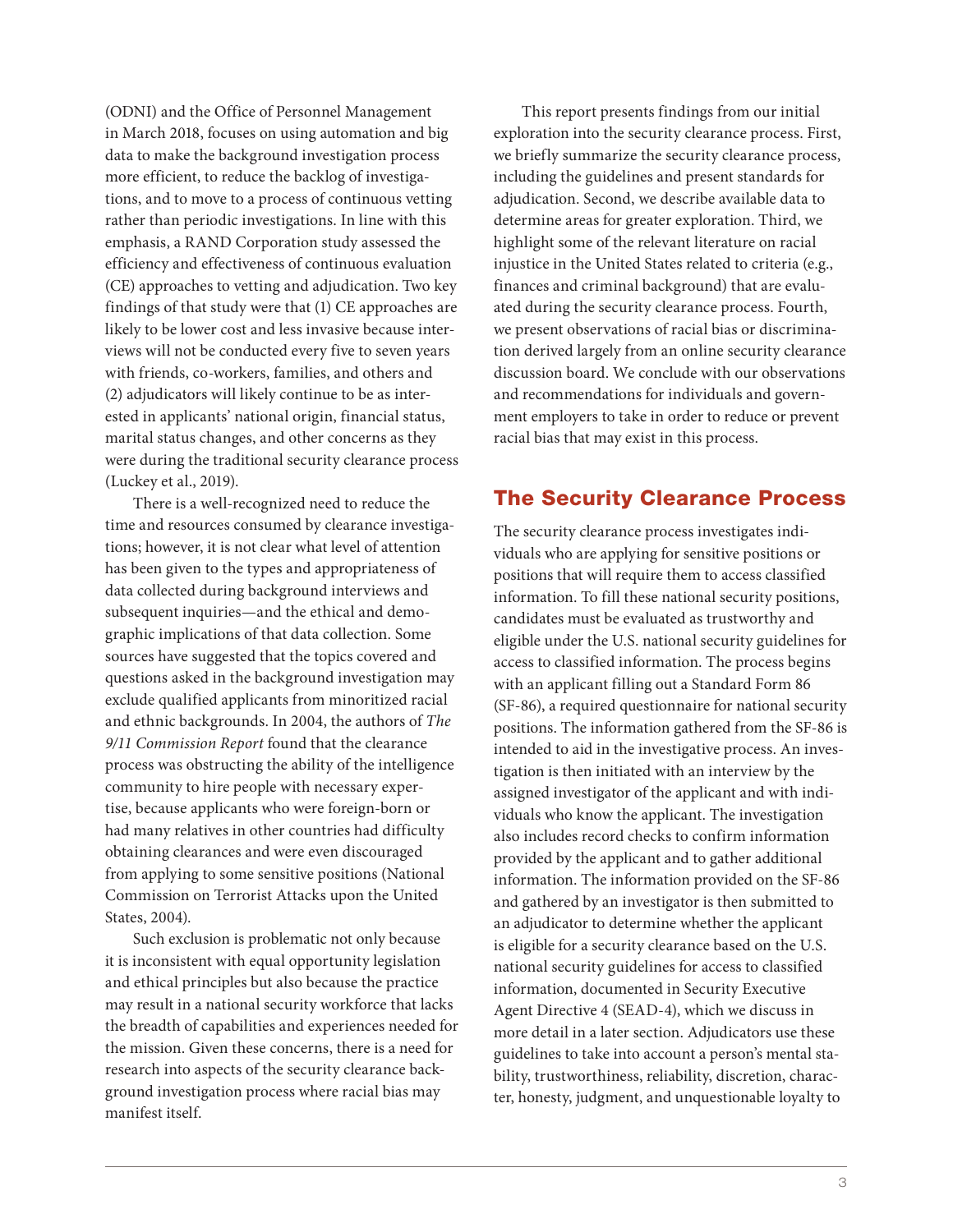the United States and to assess whether the applicant ultimately presents an acceptably low risk of harming U.S. national security that would merit granting security clearance eligibility (ODNI, 2017). If an applicant is denied eligibility for a security clearance, they may request an appeal. See Figure 1 for a simplified diagram of the security clearance process. We describe each step of the security clearance process in more detail.

## Standard Form 86

The SF-86 is the questionnaire that applicants—and employees undergoing reinvestigation—complete as the required first step in the security clearance process (U.S. Office of Personnel Management, 2016). The form requests a broad swath of personal information about the individual, including where the applicant has lived, schools attended, employment activities, marital or relationship status, and personal and citizenship information about immediate relatives. It also asks for information about foreign contacts and activities, foreign travel, psychological and emotional health, police records, illegal drug use or activity, alcohol use, personal finances, and any association with terrorist groups or those seeking to overthrow the U.S. government by force. Once submitted, the SF-86 is provided to the investigation service provider (ISP) who will initiate the required background investigation.

# Background Investigation

Background investigations for national security positions involve a combination of record checks and interviews. Once the SF-86 is provided to an ISP for action, it is generally reviewed for completeness and accuracy. Fingerprints of the applicant are collected and national agency record checks are run, which can include a request for information from a Federal Bureau of Investigation criminal repository, outreach to local law enforcement agencies where the individual has lived and worked, and credit checks. A case manager or investigator is generally assigned to verify information, collect additional information, and ensure that the fieldwork required is complete. These tasks can involve talking to references provided by the applicant, as well as neighbors of the various residences listed, co-workers and managers of current and prior employers, classmates, and other individuals who may emerge in the course of the investigation with relevant information pertaining to the applicant. Investigators document the information that they acquire from these interviews and fieldwork engagements. Once all required information is collected by the ISP, the entire investigation package is forwarded to the organization designated to conduct the adjudication of whether the individual is eligible for a security clearance.

#### **FIGURE 1 Security Clearance Process**



NOTE: DOHA = Defense Office of Hearings and Appeals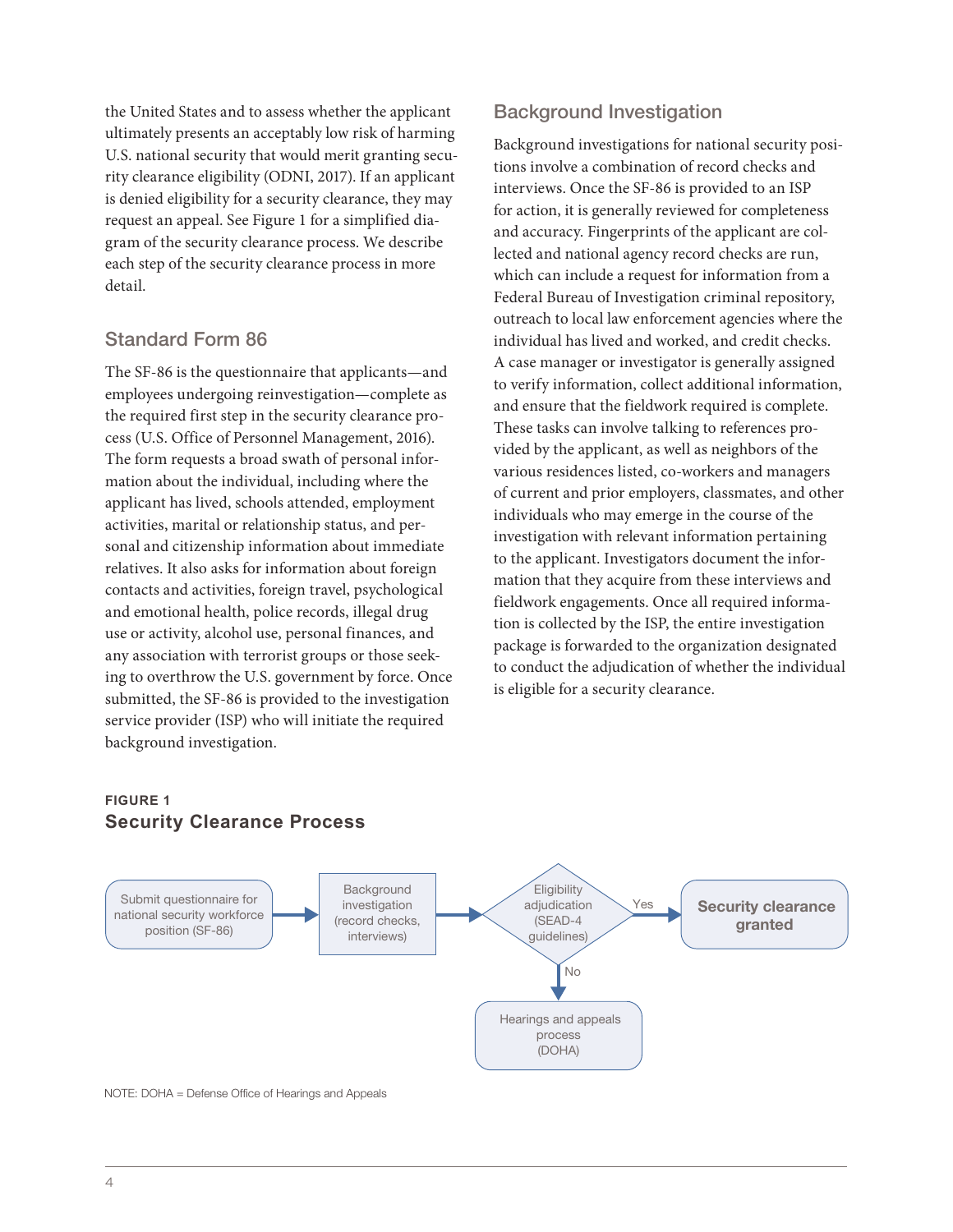# Adjudication and Adjudicative **Guidelines**

In 2017, ODNI issued the most recent update to the National Security Adjudicative Guidelines in a directive referred to as SEAD-4. SEAD-4 "establishes the single, common adjudicative criteria for all covered individuals who require initial or continued eligibility for access to classified information or eligibility to hold a sensitive position" (ODNI, 2017). The personal data requested in the SF-86 questionnaire and collected in the background investigation are directly intended to inform adjudicators who judge clearance eligibility using the following 13 SEAD-4 guidelines  $(A-M):$ 

- A. allegiance to the United States
- B. foreign influence
- C. foreign preference
- D. sexual behavior
- E. personal conduct
- F. financial considerations
- G. alcohol consumption
- H. drug involvement and substance misuse
- I. psychological conditions
- J. criminal conduct
- K. handling protected information
- L. outside activities
- M. use of information technology.

Additionally, the document lists conditions (i.e., patterns of minor offenses) that could raise security concerns and conditions that could help mitigate those security concerns (i.e., evidence of successful rehabilitation). SEAD-4 also emphasizes that the determination of security clearance eligibility "must be an overall common sense judgment based upon careful consideration of the [above] guidelines, each of which is to be evaluated in the context of the whole person" (ODNI, 2017). To that end, SEAD-4 advises adjudicators to consider the following factors to fully understand the potential risk that certain flagged behaviors may present:

- the nature, extent, and seriousness of the conduct;
- the circumstances surrounding the conduct, to include knowledgeable participation;
- the frequency and recency of the conduct;
- the individual's age and maturity at the time of the conduct;
- the extent to which participation is voluntary;
- the presence or absence of rehabilitation or other permanent behavioral changes;
- the motivation for the conduct;
- the potential for pressure, coercion, exploitation, or duress; and
- the likelihood of continuation or recurrence. (ODNI, 2017)

The SEAD-4 guidance, as well as the security clearance process, intentionally relies on the judgment of adjudicators to determine an applicant's eligibility, based on their assessment of the "whole person." As a result, the adjudication process is one in which human judgments are paramount. Consequently, our analysis, described later in this report, examines such human judgments involved in the adjudicative review and any systemic elements that may be factors of, and possibly contribute to, implicit biases during adjudication based on these guidelines. In particular, we found that guidelines E–J present potential areas in which human judgment—and the nature of certain data that are collected in the background investigation process to support those judgments—could lead to racial bias.

#### Appeals

Prior to formally denying or revoking a clearance, the federal agency adjudicating the case is required to provide the applicant with a written statement of reasons. This statement explains the basis for the decision and is supposed to list the specific security concerns related to the adjudicative guidelines, as well as the specific allegations of disqualifying incidents or conditions based on the investigation file. That statement of reasons is also accompanied by a letter that should explain the procedure for responding to the statement of reasons—usually a written response. An individual whose security clearance eligibility has been denied or revoked may appeal the decision. Historically, the process for doing so has differed for federal government employees (the majority of whom have appealed their decision to personnel security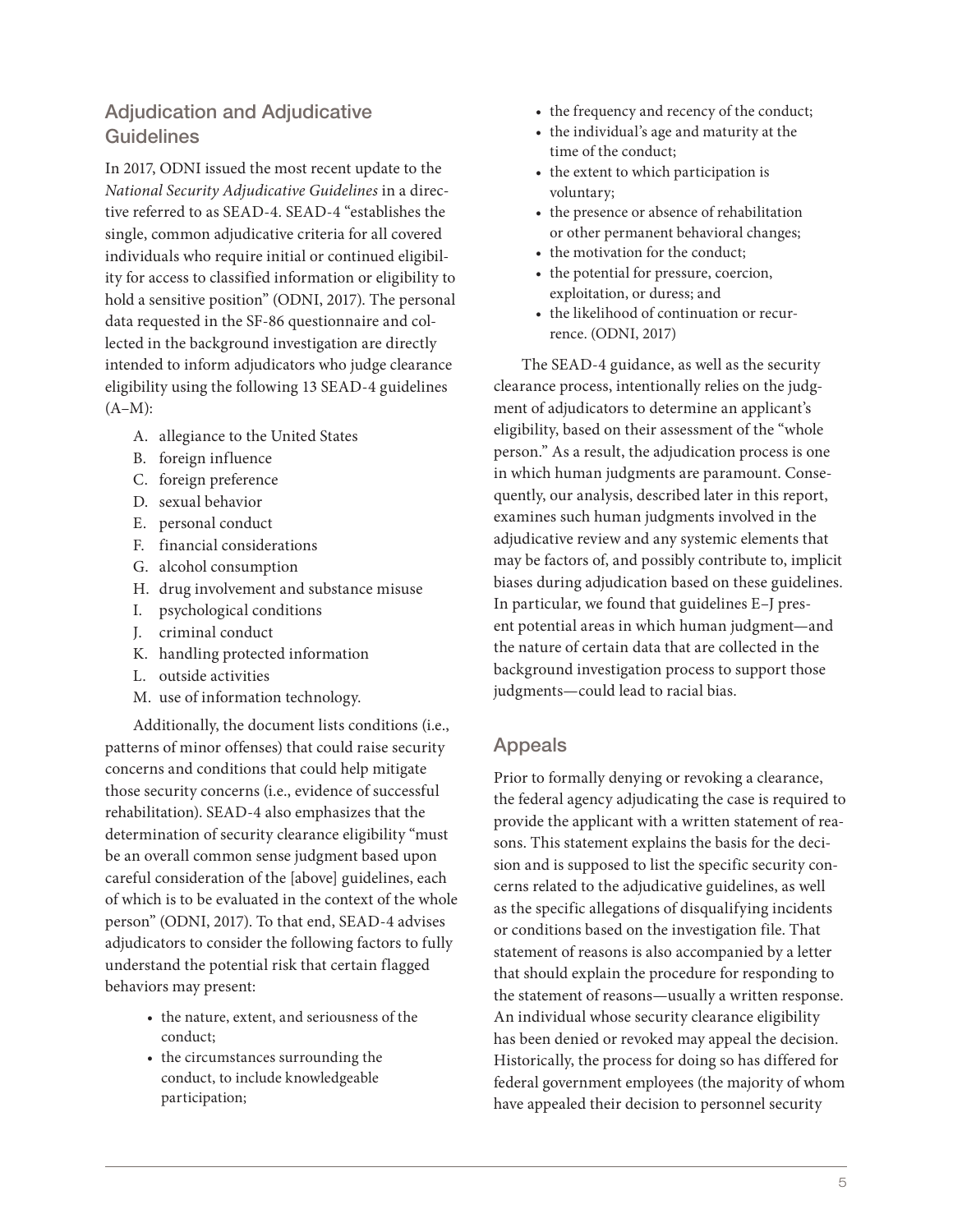With the increased reliance on technology, it is important to consider that algorithmic bias or machine learning bias may exist and could be incorporated into algorithms that assess for risk to national security.

appeals boards) versus contractors (the majority of whom have appealed their decision through DOHA); some in the legal community have recently argued that the DOHA process is far more transparent and fair (Brown, 2021).

DOHA has regularly published documentation on these appeals cases, which we analyzed in greater detail in the next section. Of note, as of January 2021, DoD announced that it will streamline and consolidate the appeals process for all unfavorable security clearance eligibility hearings and appeals through DOHA, and its administrative judges will have the final say on appeals (Cohen, 2021). Since DoD conducts the vast majority of security clearance investigations and adjudications, this will mean a more consistent appeals process for the majority of security clearance applicants.2

# Security Clearance Process Modernization

The security clearance process is modernizing to be more efficient and to make use of technology to increase the frequency and improve the accuracy of third-party data collected in the process through continuous vetting and automated record checks. Known as Trusted Workforce 2.0, the framework would shift suitability and security determinations from a one-time investigation followed by reassessments every five to ten years to an ongoing process. The data collected would generate "flags" when potentially derogatory information arose (from these automated record checks or other sources) that would then need to be either investigated and cleared or elevated in the security clearance system for adjudication of the problematic flag.

With the increased reliance on technology, it is important to consider that algorithmic bias or machine learning bias may exist and could be incorporated into algorithms that assess for risk to national security (Osoba et al., 2019). These algorithms may introduce bias that produces indications of increased risk that are systemically prejudiced because of unjustified assumptions in the machine learning process (Osoba and Welser, 2017).

# Workforce Demographics and Recent DOHA Decision Patterns

In this section, we describe intelligence community (IC) workforce statistics and racial/ethnic demographics. We also discuss available data on DOHA cases. Although we were able to examine the reasons for hearings and appeals, we were not able to link cases directly to race; race data are not requested on the SF-86 or documented during the investigation, adjudication process, or appeals process. Thus, it is not possible at this time to determine whether any racial disparity exists within the security clearance process.

As required by the Intelligence Authorization Act, ODNI releases an annual report to Congress on security clearance determinations over the preceding fiscal year. The report includes employees and contractors who held and were approved for security clearances at all levels and the percentage of clearance issues (i.e., denial, revocation, and incomplete information) that occurred during the clearance process. The fiscal year 2019 annual report indicates that there were 4.2 million people with security clearances, including 2.9 million people who were "eligible–in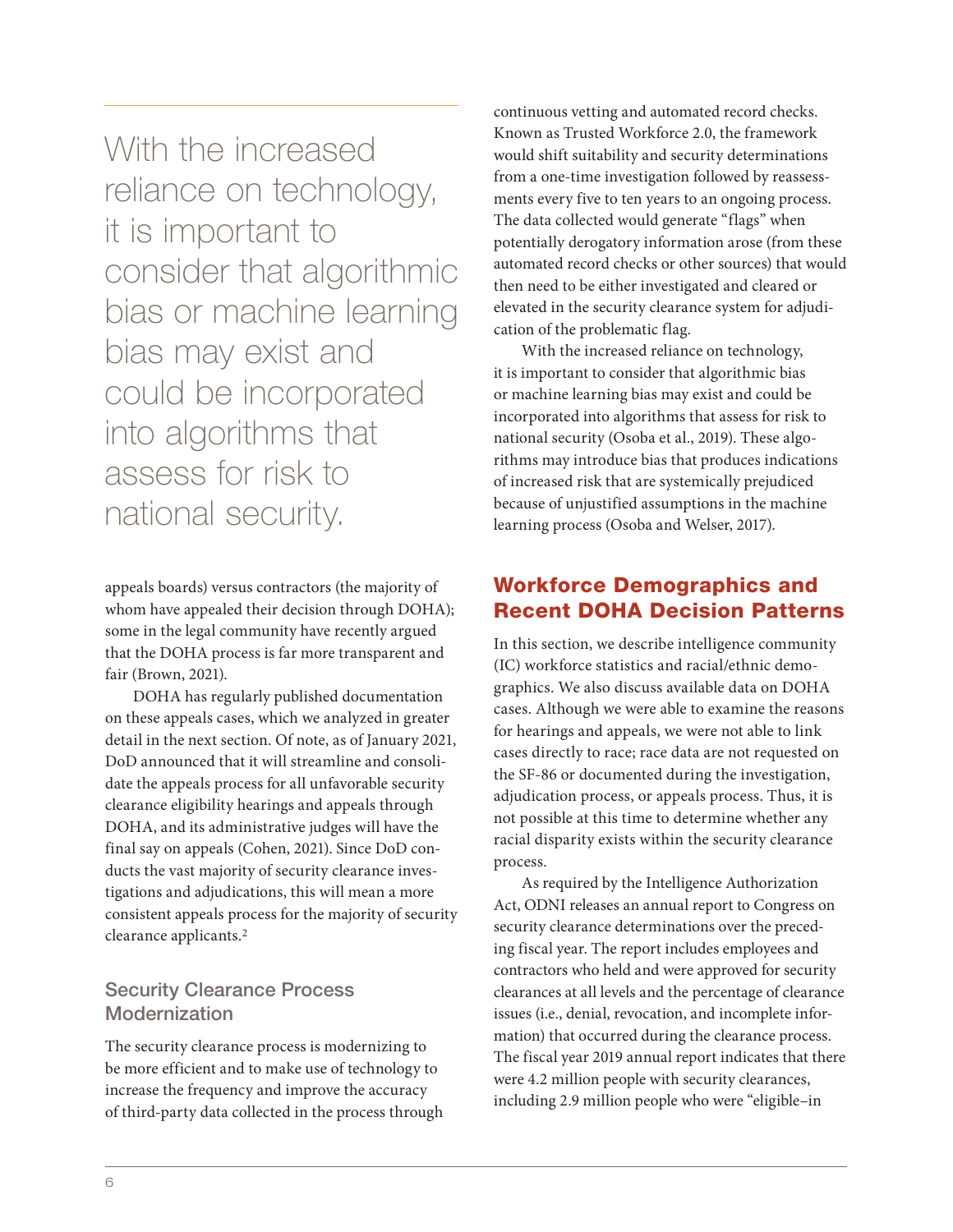access" (i.e., they had clearances and access to classified information) and 1.3 million people who were "eligible–not in access" (i.e., they had clearances, were eligible to receive immediate access if needed, but did not currently have access to classified information) (Kyzer, 2021; U.S. National Counterintelligence and Security Center, 2020). There were also just less than 1 million (964,138) individuals who were approved for clearances following initial and periodic reinvestigations (U.S. National Counterintelligence and Security Center, 2020).

ODNI also regularly releases a report describing the demographic diversity of the IC workforce, which includes 18 organizations. In 2018, the total IC population of individuals from racially minoritized groups (African American, Hispanic, Asian, American Indian or Alaska Native, Native Hawaiian or other Pacific Islander, or two or more races) was 26.2 percent. Specifically, ODNI reports that the percentages of IC employees who self-identified as these demographic groups were as follows:

• 12.1 percent African American

- 6.8 percent Hispanic
- 4.3 percent Asian
- 0.5 percent American Indian or Alaska Native
- 0.2 percent Native Hawaiian or other Pacific Islander
- 2.3 percent as two or more races.

As a point of comparison, in 2016, the percentage of racially minoritized employees was 36.4 percent of the federal workforce, 33.0 percent of the civilian labor force, and 38.2 percent of the U.S. workforce (U.S. Office of Personnel Management, 2018).

# Number of DOHA Cases

DOHA's website resides within the Office of General Counsel at the Office of the Secretary of Defense (referred to as the DoD General Counsel) and maintains historical data on security clearance cases. As shown in Figure 2, between 2010 and 2019, the mean number of cases per year was 1,585 (standard deviation = 445), but the number of cases dropped to 530 in 2020, a reduction largely attributed to the COVID-19 pandemic (Hakamaa, 2021).



# FIGURE 2 Number of DOHA Security Clearance Decisions, by Year

SOURCE: DOHA, undated-a; DOHA, undated-b.

NOTE: A spike in the number of DOHA security clearance decisions in 2017 was likely due to hiring 700+ additional interviewers to address backlog issues.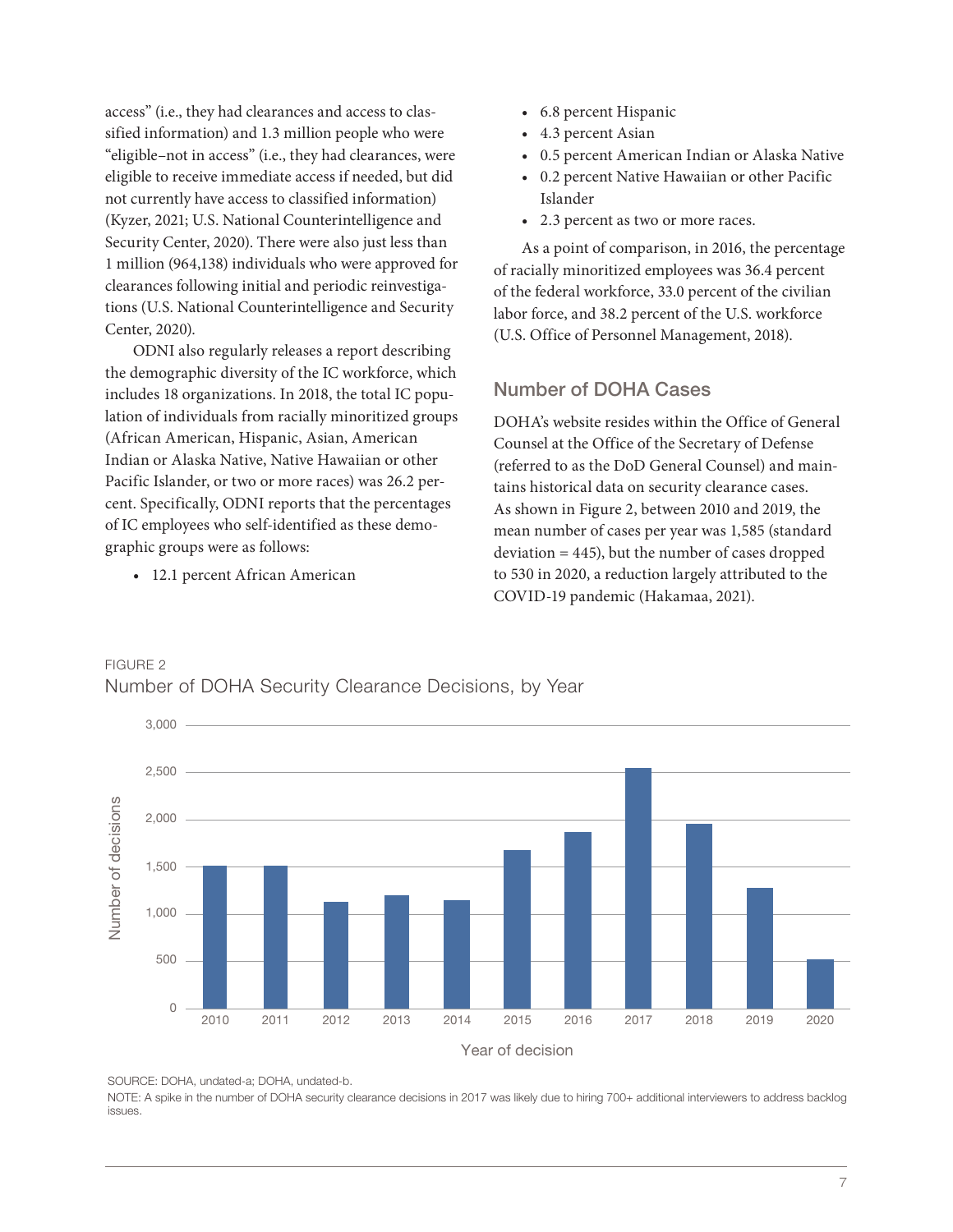#### Reasons for Denial

In early 2021, Hakamaa examined the industrial security clearance case denials by DOHA in 2019 and 2020 by tallying the number of denials attributed to each adjudicative guideline (A–M; see Table 1).3 Because a single denial decision was sometimes attributed to more than one adjudicative category, the counts in the following discussion refer to denial reasons and might not match the number of decisions shown in Figure 2. In both years, the primary reason for denial was attributed to guideline F: financial considerations. In 2019, 522 out of 1,144 denial reasons (45.6 percent) were attributed to financial considerations. In 2020, 287 out of 589 denial reasons (48.7 percent) were attributed to financial considerations. The second-most common reason for an initial denial was attributed to guideline E: personal conduct, which accounted for 211 out of 1,144 denial reasons (18.4 percent) in 2019 and 123 out of 589 denial reasons (20.9 percent) in 2020.

We were able to further analyze 57 cases from 2020 to obtain more information about reasons for

denial before the case data became inaccessible. Of these 57 cases, 24 were hearings (associated with a rebuttal to an initial statement of reasons), and 33 were appeals of hearing decisions (including two appeals initiated by the DoD General Counsel rather than by the applicant). The initial basis for denial was "financial considerations" in 29 of the 57 cases and was a combination of financial decisions and other reasons (personal conduct or alcohol consumption) in another ten cases. In short, the financial considerations guideline was a component in 39 of the 57 cases. Foreign influence or foreign preference was listed as a reason in seven cases, and the remainder were attributed to personal conduct, alcohol consumption, drug involvement and substance misuse, or criminal conduct. In the 24 hearings, six clearances were granted and 18 were denied. In the 33 appeals, one resulted in a reversal (favorable to the applicant); two appeals by the DoD General Counsel reversed a decision from favorable to unfavorable; and 30 decisions (unfavorable to the applicant) were sustained (i.e., these adverse decisions were

TABLE 1

| Guideline<br>Letter | <b>Guideline Topic</b>                | Number of<br>2019 Denials | Number of<br>2020 Denials |
|---------------------|---------------------------------------|---------------------------|---------------------------|
| A                   | Allegiance to the United States       | 1                         | 0                         |
| B                   | Foreign influence                     | 135                       | 56                        |
| С                   | Foreign preference                    | 13                        | 6                         |
| D                   | Sexual behavior                       | 20                        | 6                         |
| E                   | Personal conduct                      | 211                       | 123                       |
| F                   | Financial considerations              | 522                       | 287                       |
| G                   | Alcohol consumption                   | 61                        | 26                        |
| Н                   | Drug involvement and substance misuse | 75                        | 42                        |
| I                   | Psychological conditions              | 17                        | $\overline{7}$            |
| J                   | Criminal conduct                      | 63                        | 24                        |
| Κ                   | Handling protected information        | 14                        | 7                         |
| L                   | Outside activities                    | 2                         | 0                         |
| M                   | Use of information technology         | 10                        | 5                         |

### Number of Security Clearance Case Denials by DOHA, by SEAD-4 Guideline Attribution

SOURCE: Hakamaa, 2021.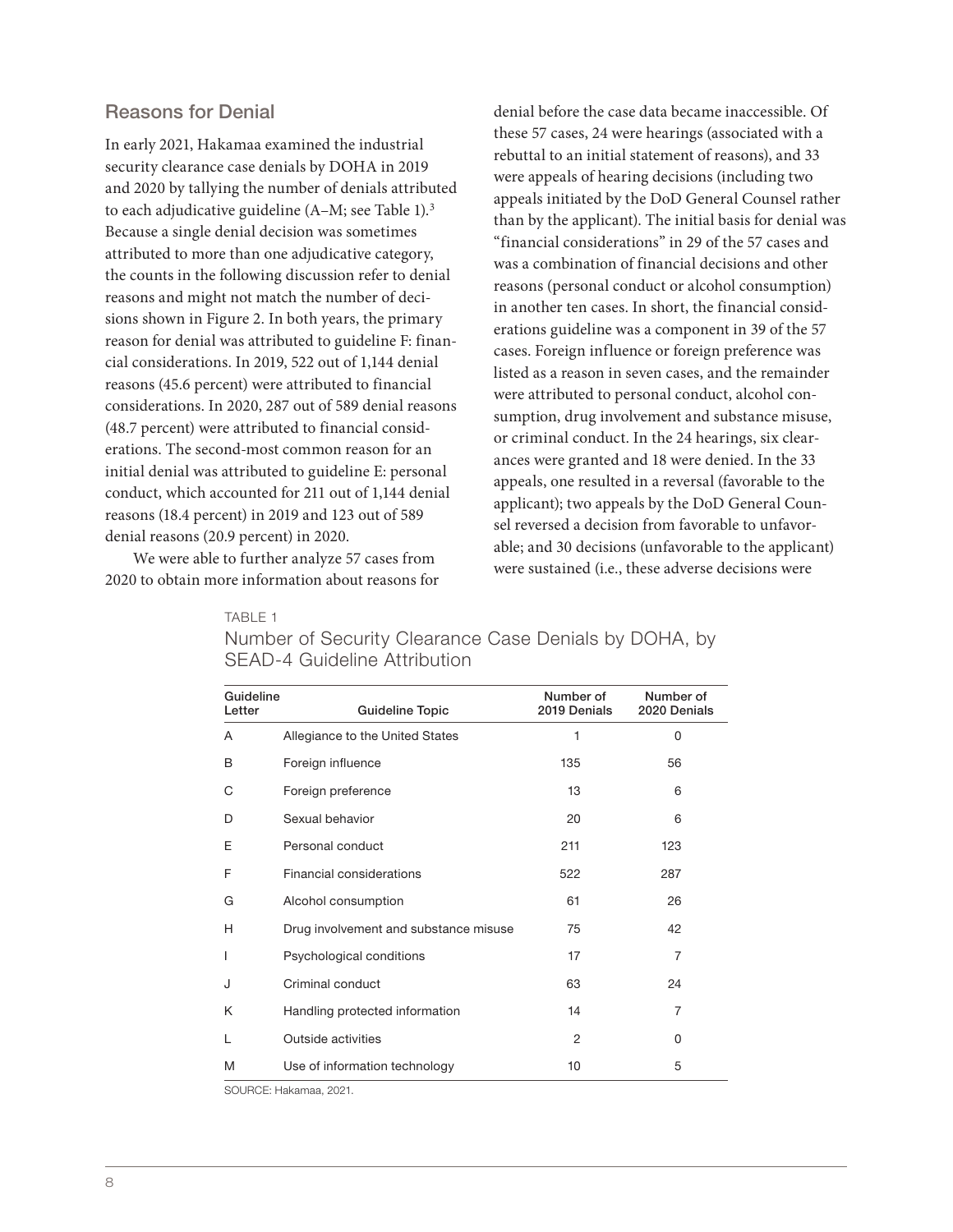affirmed). In summary, most decisions in these 57 cases were denials; most denials were due to financial reasons; and most of these decisions were sustained, even when the appeal outlined considerable efforts to resolve debts and other issues. Typically, the reasons for sustaining adverse decisions were that disagreement with the judge's weighing of the evidence was not a sufficient basis for appeal, that new evidence could not be considered on appeal, and that the negative impact of a decision could not be considered. The applicant needed to receive a reversal to establish that the judge committed a harmful error.

Race was not mentioned explicitly in the decision statements, but to the extent that financial challenges are correlated with race, the possibility of disparate impact exists. Documenting the race of applicants would help determine more definitively whether Black applicants receive more unfavorable clearance decisions, whether there are racial differences between those who challenge those decisions and those who do not, and whether Black applicants receive different outcomes from hearings and appeals.

Although we were not able to identify examples that explicitly pertained to Black Americans, we did find some descriptive examples that suggest that an applicant's race is likely something other than White.4 For example, one of the appeals by the DoD General Counsel—in which a decision in favor of the applicant was reversed—stated that

[the a]pplicant was born in Sudan. He is married with children. He attended college in a former Soviet republic and has earned post-graduate degrees. He has worked for a Middle Eastern government. When a genocide occurred in Darfur, he became an activist informing the international community about the needless slaughter of innocent people. He became a target of the Sudanese Government, which had him arrested and detained on multiple occasions in another country. Approximately ten years ago, he entered the United States as a refugee. He and his wife became U.S. citizens about five years ago. Since then,

he has returned to Sudan to visit family despite the risk. (DOHA, 2020a)

Although a judge initially decided in favor of granting this applicant clearance, the DoD General Counsel successfully challenged the judge's conclusion that the applicant's contact and communication with foreign citizens was too infrequent to result in foreign influence, and the decision was reversed to a clearance denial.

In another case, the case description noted that the applicant's mother and three siblings were citizens and residents of Venezuela, a statement also potentially suggesting that the applicant's race is other than White. An adverse decision (denying the clearance based on foreign influence) was affirmed because a judge determined that the fact that the applicant's mother had passed away constituted new evidence that

the Appeal Board cannot consider. . . . The Board does not review a case de novo. The Appeal Board's authority to review a case is limited to cases in which the appealing party has alleged the Judge committed harmful error. (DOHA, 2020b)

Race may have been considered in such cases, but documentation of race in all cases would allow statistical analyses to determine whether there are racial differences in outcomes.

# Potential Factors in Which Racial Bias May Manifest Itself

With respect to granting national security clearances, it is important to recognize sources of potential racial bias and acknowledge the impact they may have on the racial diversity of the national security workforce. In this section, we discuss the historical context and human judgment factors that may play a role in shaping decisionmaking and, as a result, lower the probability that racially minoritized individuals receive security clearances. Although the SF-86 does not ask an applicant to identify their race, there are many ways in which an individual's race may become apparent in the investigative process. It could be inferred by information submitted on the SF-86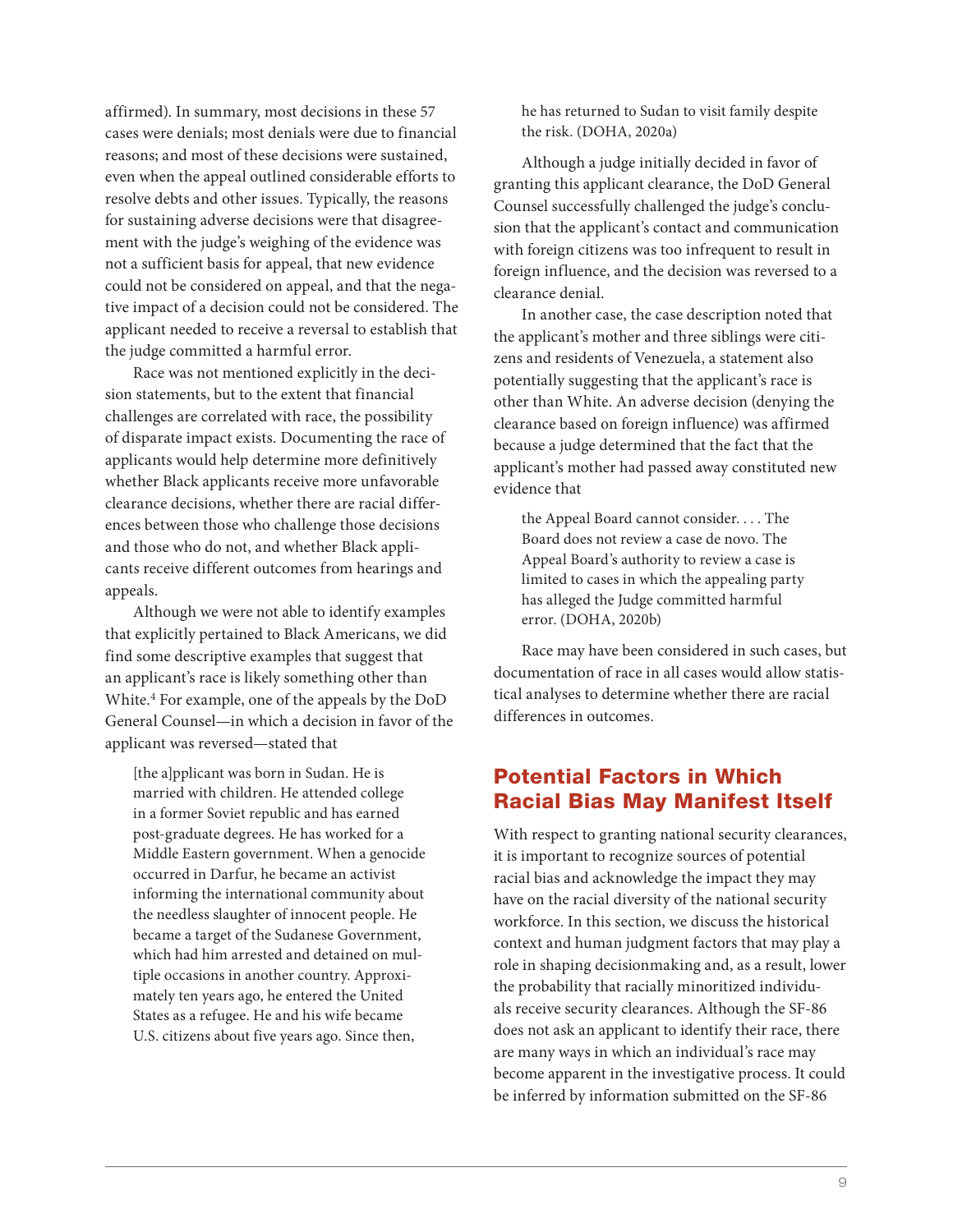(e.g., name, hometown, organizational affiliations) or directly observed and documented (through the interview process).

### Societal Factors

Historical differences in the outcomes listed here could result in racially minoritized individuals receiving denials at a disproportionate rate because the interviewer or adjudicator came into the investigative process with preconceived notions about the lack of trustworthiness of such racial/ethnic groups or with disproportional impressions on what would be required to mitigate concerns.

For example, adjudicative guideline F: financial considerations focuses on concerns that financial distress may lead to an increased risk of criminal conduct or make someone more susceptible to bribery or other threats to national security in order to gain financially. However, there are historical reasons that different financial realities exist for different races in the United States. Consider college debt. Rising college costs, parents' ability to contribute financially, and for-profit college enrollment are substantial factors in determining student indebtedness (Body, 2019; Houle, 2014; Jackson and Reynolds, 2013). Black students acquire more student loan debt compared with White students, owing to lower rates of historical accumulation of wealth and persistent financial instability among Black families (Kim, 2007). Although student loan debt is not limited to communities of color, it disproportionally affects Black and Latino students. For instance, according to published reports, Black college graduates owe \$7,400 more on average than their White peers (\$23,400 versus \$16,000, as of 2016). And, a few years after graduation, this Black-White debt gap more than triples (\$25,000 more, on average) because of differences in interest accrual and graduate school borrowing by Black college graduates (Ratcliffe and McKernan, 2013; Scott-Clayton and Li, 2016).

There are racial differences in levels of consumer debt as well (Ruetschlin and Asante-Muhammad, 2013; Seamster, 2019). Seamster, 2019, articulates the differences in perception of debt well: "Racial discrimination shapes who feels debt as crushing and who experiences it as an opportunity" (p. 32).

Although White and Black Americans have debt, the perception of whether that debt is "good" or "bad" debt often is based on the race of the debtor (Dickerson, 2004; Guzman, 2018). For example, carrying a mortgage debt is typically considered "good" debt, while credit card debt is considered "bad." These perceptions of debt and debtors are well established in the literature, and investigators, adjudicators, and judges may—like others in the general population tend to have them.

Predatory lending is another practice that affects Black and Hispanic borrowers' credit scores and financial situations. For example, Bayer and colleagues examine the extent to which high-cost mortgage lending varies by race and ethnicity. Their paper shows that, after controlling for key mortgage risk factors, Black and Hispanic borrowers are more likely to have high-cost mortgages compared with their White counterparts. This finding would suggest that even when Black borrowers have "good" debt, their financial situations may differ from those of White borrowers because of predatory lending (Bayer, Ferreira, and Ross, 2014).

Unlike multiple felony convictions for domestic violence, debt has a more questionable connection to negative personality characteristics (i.e., characteristics that might suggest a risk to national security). Specifically, prior research has not found a clear link between indebtedness and problems with impulse control, materialism, self-control, and self-esteem (Norvilitis et al., 2006).

Studies have documented that bankruptcy filings are much higher among Black people than among White people (Bernard, 2012; Braucher, Cohen, and Lawless, 2012; Sahiq, Ismail, and Nor, 2021). Data on the choice of bankruptcy filings also suggest that racial disparities exist. Specifically, Black people disproportionally file for the higher-cost Chapter 13 bankruptcy instead of Chapter 7 (Morrison, Pang, and Uettwiller, 2020). Furthermore, there is a persistent stigma associated with filing for bankruptcy (Efrat, 2006; Maroto, 2012). Some literature cites evidence of perceptions that people who are in need of financial relief are less trustworthy or more likely to be irresponsible (Frade, 2012) and that systemic bias may persist, contributing to the disparity seen in the national security workforce.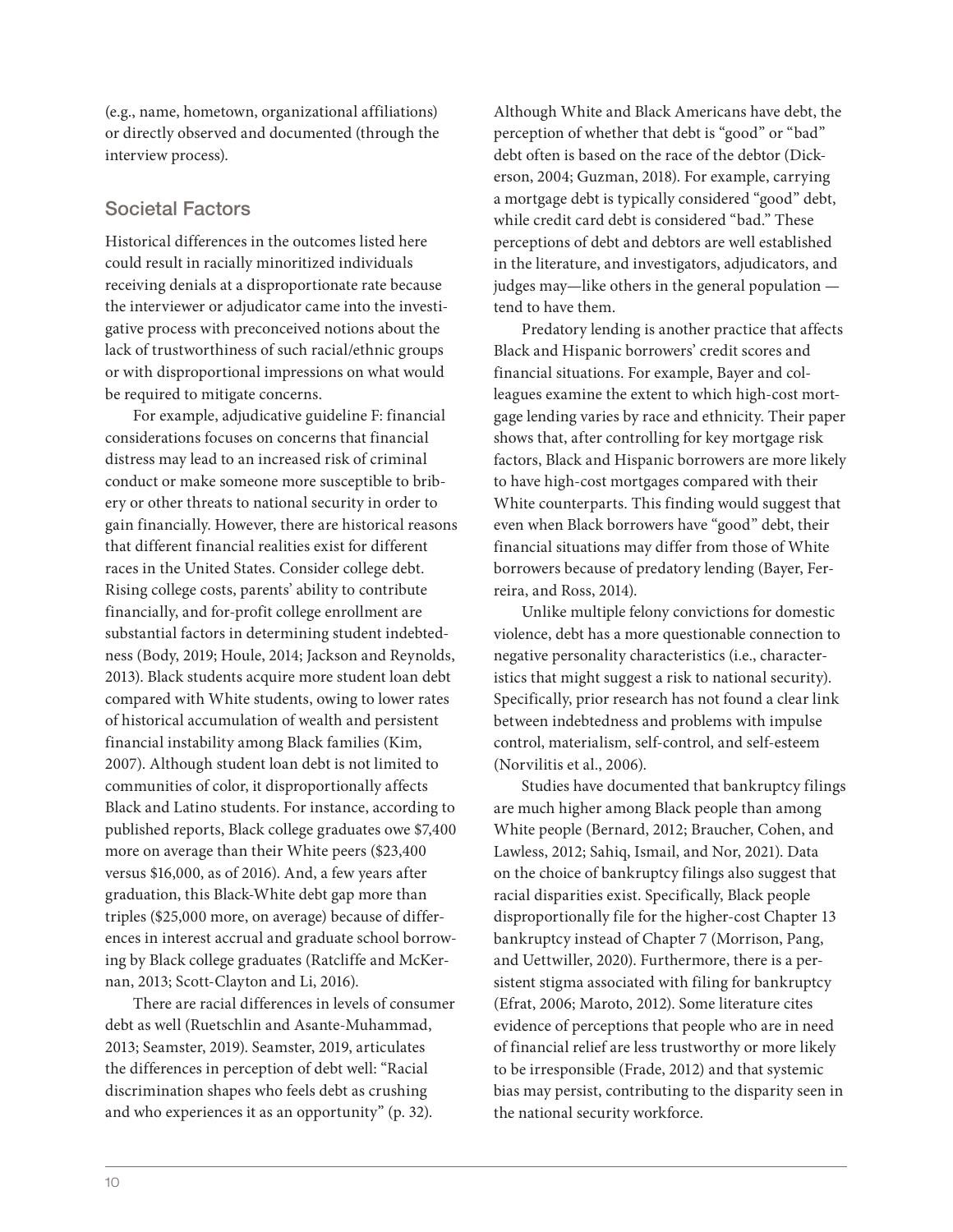Additionally, historical factors have shaped the lives of White and non-White individuals differently with respect to the focus of two other adjudicative guidelines—H: drug involvement and substance misuse and J: criminal conduct. It is well established that the criminal justice system and policing strategies have disproportionally affected Black people and families in the United States (Natapoff, 2006; Roberts, 2001). The negative perception of Black people in the U.S. public derives from several factors, including the so-called war on drugs (Scully, 2002), depictions of cannabis use and users (Ghelani, 2020), and media portrayals of criminality of Black people, especially of Black men (Oliver, 2003).

We acknowledge that financial distress might affect an individual's decisionmaking capacity and their vulnerability to blackmail and that a history of drug involvement, substance misuse, or criminal conduct might indicate an unsuitable level of risktaking and willingness to disregard laws, policies, or regulations. Nonetheless, historical context may warrant consideration when evaluating the "whole person" for risk to national security. We do not intend to suggest that adjudicative guidelines should not be applied or that the areas investigated are irrelevant to a risk assessment. But we do note that actual risk and perceived risk may differ among racially minoritized individuals based on historical context and persistent negative biases.

### Human Judgment Factors

A large body of literature describes ways in which decisions can be influenced by individuals' biases, unconsciously or consciously. There is even evidence that individuals understand the role that bias plays in influencing decisions at large yet remain unable to recognize biases in themselves well enough to mitigate those biases in their own decisionmaking. In this section, we describe three common sources of bias that may affect investigators' and adjudicators' judgment of racially minoritized individuals during the security clearance process: affinity bias, confirmation bias, and statistical discrimination.

Affinity bias is the predisposition to show preference toward people who are more like ourselves and share similar interests and backgrounds. In the Individuals understand the role that bias plays in influencing decisions yet remain unable to recognize biases in themselves well enough to mitigate those biases in their own decisionmaking.

decision making process, this often leads individuals to think highly of those who are in their affinity group while unintentionally thinking less of those who are not (Duster, 2008; Kairys, 2011; Quillian, 2008). It is also important to note that affinity bias is typically implicit bias, or unconscious bias, of which the individual is unaware (Greenwald, McGhee, and Schwartz, 1998; Vedantam, 2005). Affinity bias could contribute to racial bias during the investigation interview (when an applicant's race may become overtly apparent by their appearance or revealed during their responses) and could affect the level and manner of scrutiny applied by the adjudicator during the evaluation.

Confirmation bias is the tendency to process information by looking for, or interpreting, information that is consistent with one's existing beliefs (Sailors, 2020). Confirmation bias could affect the perception of evidence in the security clearance process: Evidence might mitigate concerns about some applicants, but not others, because of beliefs about people and their behaviors (or stereotypes) that are based on widely held racial perceptions.

Statistical discrimination entails using observable characteristics of individuals, such as physical traits of gender or race, as a proxy for otherwise unobservable characteristics that are outcome-relevant. For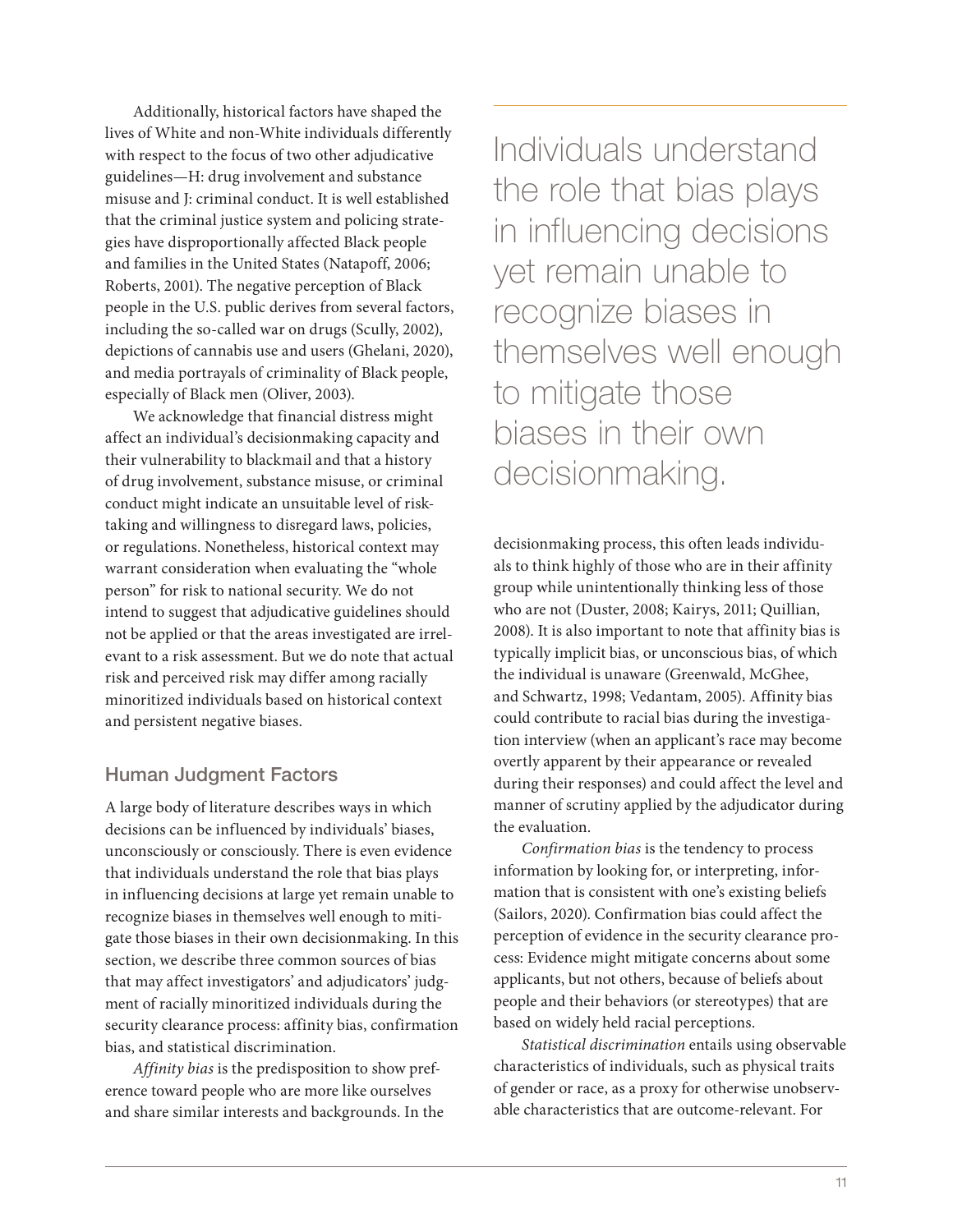example, in the absence of direct information about an individual's productivity, qualifications, or criminal background, a decisionmaker may substitute group averages (actual or perceived) or stereotypes to fill that information void (Aigner and Cain, 1977; Blank, Dabady, and Citro, 2004). Statistical discrimination could manifest itself in the security clearance process during an investigation interview in which an investigator may have limited or incomplete information about the applicant. If an applicant's race differs from that of the investigator's, the investigator might apply assumptions based on their perceptions of the average person from the applicant's racial group. The "average" could be a biased calculation from information gathered over the years from various media. For instance, statistical discrimination may lead an interviewer to perceive a Black person as someone who is likely to have financial distress because of student loans or credit card debt. That perception in turn could lead that investigator to inquire disproportionately more about the finances of Black applicants compared with those of White applicants who have similar debt.

Although there is no direct evidence or measurement of bias currently available, biases have the potential to shape the attitudes and, ultimately, the decisions of investigators and adjudicators during the process of determining trustworthiness and risk to national security.

# Perceptions of Bias

We used the Security Clearance Jobs Discussions board to explore whether there were any perceptions of racial bias during the security clearance process (see ClearanceJobs, undated). Anonymous posts are written by applicants, investigators, adjudicators, and others who may be part of the security clearance process or interested in posting about the process. As of February 26, 2021, there were more than 4,000 discussion threads within the "Security Clearance Q&A" category of the discussion board.

Our analysis included a search of the discussion threads on the discussion board. A discussion thread could contain more than one post by more than one author. The racial identity of the author

is not known unless stated, and the anonymous nature of this discussion board did not offer any direct means to assess racial identity. We searched the discussion threads for any text with selected key terms that focused on race or discrimination (e.g., "raci-st/sm/al," "unfair," "prejudice/d," "bias/ed," and "discrimina-te/ted/tion"). A subset of 82 discussion threads resulted. None of the authors of the posts self-identified their racial identity or their role in the process (i.e., applicant, interviewer, adjudicator, employee). Results from our review of the texts of these posts indicated that more than half of them could be classified as perceptions of bias in the security clearance process, because they often mention regulations or laws against discriminatory practices and biases that should apply to individual scenarios discussed in a thread. Of the 82 posts that we examined, 49 contained at least one of our key terms of racial discrimination. Specifically, "race" was mentioned in five posts, 13 contained the term "unfair," seven had "prejudice," ten had "bias," and 14 had "discrimination."

In the posts that we reviewed, the primary concern related to clearance denial (e.g., receipt of a statement of reasons) or delays in case processing. When the post related to denials, the authors of the posts reported that their cases were determined to present insufficient evidence to mitigate the determination. Another concern that the posts revealed was related to denials about "trustworthiness of the applicant" and that the "appeals decision did not take into consideration new information" to reverse the adjudicative decision (ClearanceJobs, undated).

These posts suggest that there are at least some perceptions among participants that bias occurs in the security clearance process. However, it is unclear whether the generic bias terms were related to race, particularly without knowing the racial identities of the authors of these posts. Additionally, the use of an anonymous discussion board to question or express concerns with the process suggests to us that education on the process and the data collected from interviews could be helpful in mitigating perceptions of bias.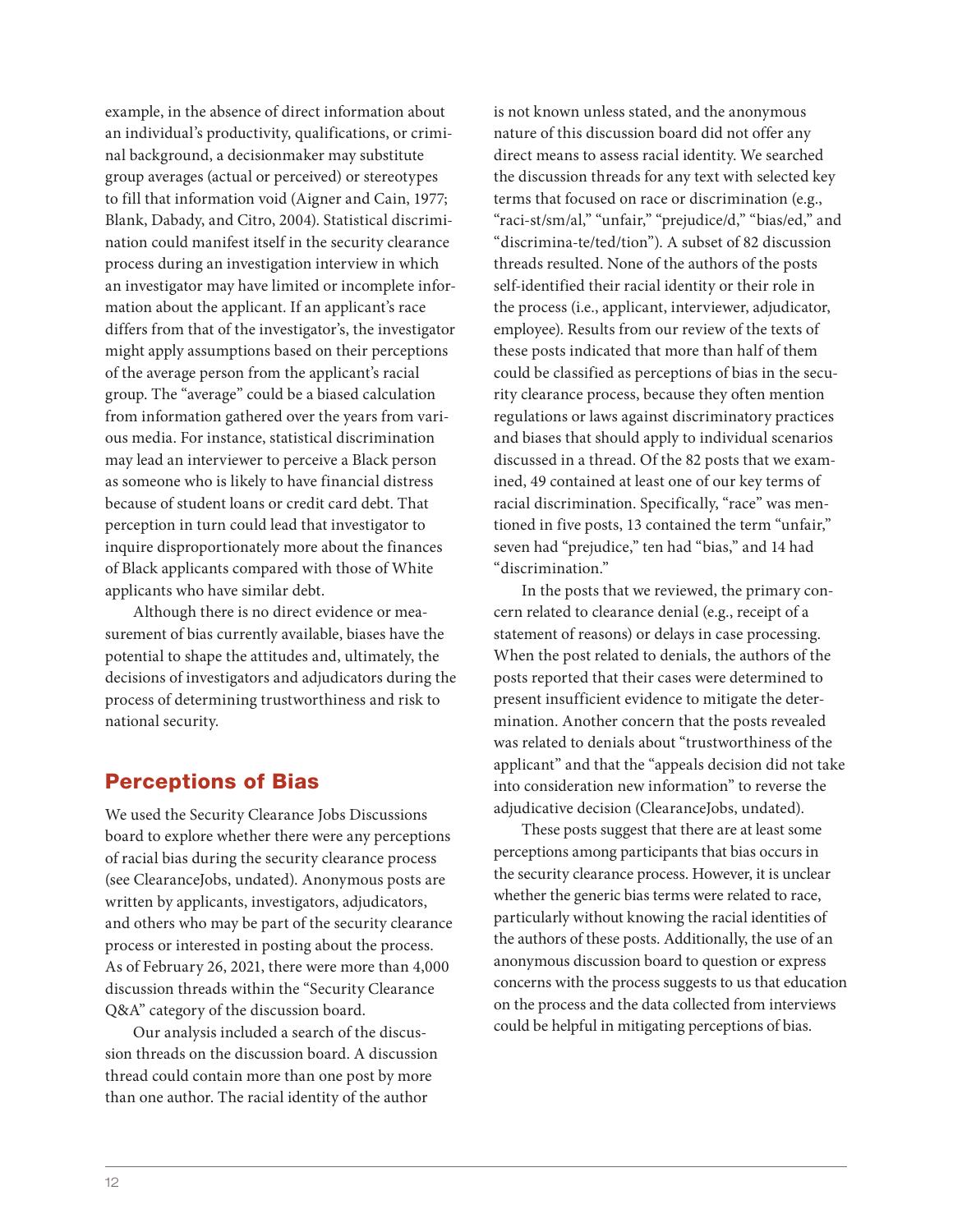Considering projections that the U.S. population will become even more diverse over time, reviewing areas where bias could manifest itself and acting to reduce or prevent bias could help efforts to ensure that the DoD and broader national security workforce become more representative of the U.S. population.

# Observations and Recommendations

The DoD's Diversity, Equity, and Inclusion Statement stresses the importance of having a workforce that represents the diversity of the United States (DoD, Office for Diversity, Equity, and Inclusion, undated). Considering projections that the U.S. population will become even more diverse over time (Vespa, Medina, and Armstrong, 2020), reviewing areas where bias could manifest itself and acting to reduce or prevent bias could help efforts to ensure that the DoD and broader national security workforce become more representative of the U.S. population. The areas that we have identified where racial bias could manifest itself require further data and study to determine whether and to what extent racial disparities exist in the security clearance process and whether racial discrimination contributes to those racial disparities (if found). To this end, we suggest the following actions to enhance transparency and data collection, ensure training and oversight, and increase awareness of the nature of data collected during the application process.

### **Transparency**

To our knowledge, nowhere in the security clearance process are race data gathered. Thus, it cannot be definitively determined whether any racial disparities exist during the process (e.g., in the number of applicants or among those who receive denials).

• We recommend collecting data on the race of applicants to determine whether racial disparities exist in the submission of an application, completion of an interview, adjudication, or appeal decision. If any disparities exist, further analysis should be conducted to determine whether actual or perceived discriminatory actions contribute to those disparities. Collecting race data can help identify possible discriminatory areas in the security clearance process and help decisionmakers to determine whether federal legislation would be a remedy, similar to the Home Mortgage Disclosure Act to address racial discrimination in the mortgage application process.

Also, as we were conducting this research, key portions of the DOHA website, which provides valuable and detailed information about the appeals process, became inaccessible in early March of 2021. DOHA noted that the website was experiencing issues and was not able to restore access to hearing and appeal decisions for months.

• We recommend prioritizing the maintenance of this important website to ensure its accessibility.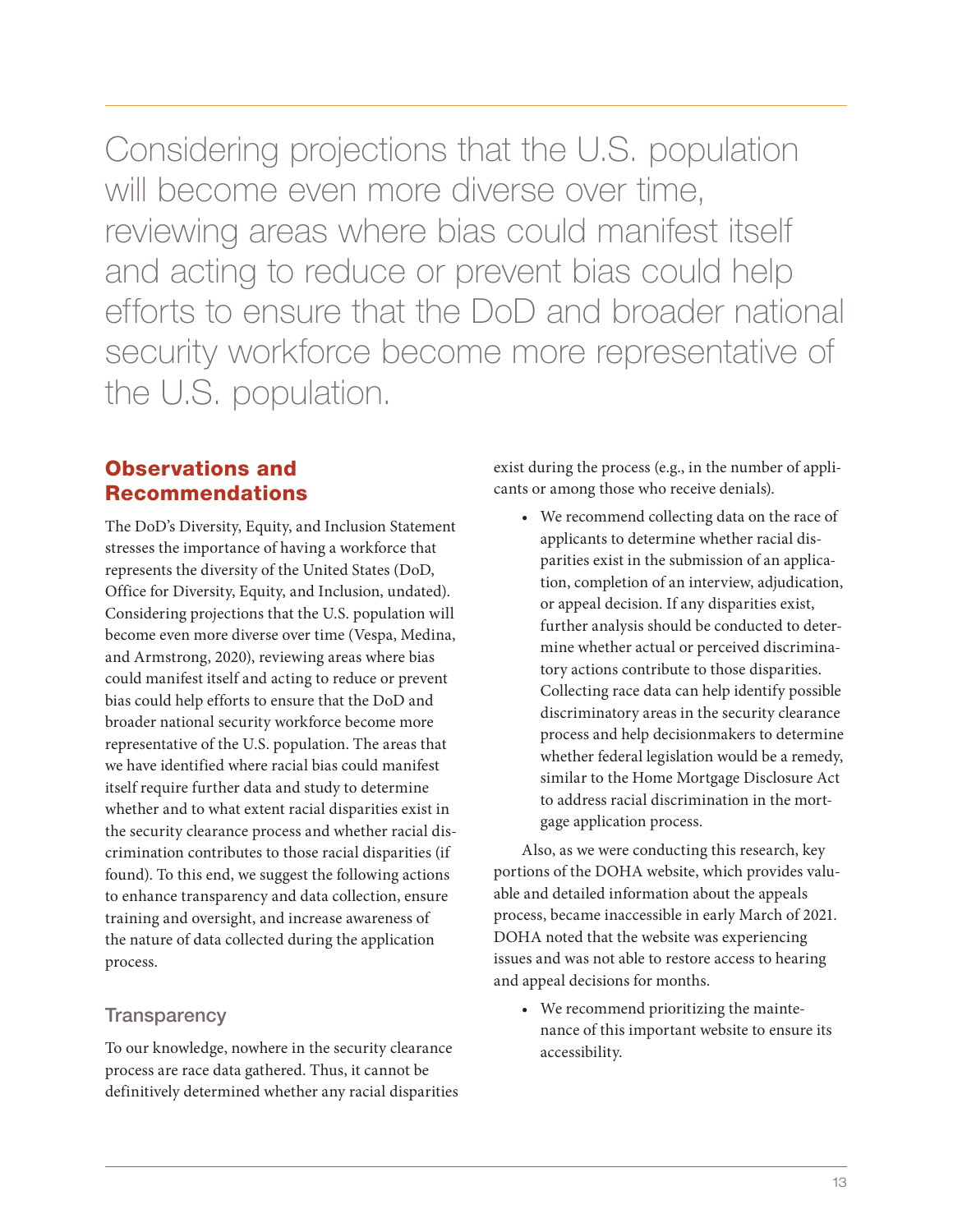# **Training**

We found that there are areas in which racial bias might manifest itself within human judgments and decisionmaking. Through possibly no fault of their own, because many human judgments are unconsciously applied during decisionmaking, investigators and adjudicators may be susceptible to bias arising from common human judgment factors (affinity bias, confirmation bias, and statistical discrimination) or historical racism.

- We recommend ensuring that training is in place for investigators and adjudicators to recognize and mitigate any biases that might correlate to unjustifiable associations of race with an increased risk to national security.
- We recommend conducting an independent assessment to review a subset of applications to determine whether racial bias might have affected their outcomes.

#### Awareness

The security clearance process is modernizing to be more efficient and make use of technology for efficiency through continuous vetting and automated record checks. As technology and automation evolve, there might be areas where racial bias could surface

within the algorithms because of programmer biases or historical racial differences.

• We recommend that governmental organizations responsible for oversight and accountability should be cognizant that algorithmic or machine learning models can reflect the biases of organizational teams and societal factors.

Also, our interpretation of the posts on the discussion board leads us to conclude that individuals may not have a clear understanding of the data collected about them during the investigation process that inform adjudicative decisions.

• We recommend that applicants request their security clearance investigation records. They can do so through the agency that conducted the investigation. For most clearance-holders, this request would be made through the Defense Counterintelligence and Security Agency (DCSA) because it conducts the investigations for the DoD workforce and 95 percent of the federal government, including 105 U.S. departments and agencies. Individuals can request a copy of their investigation records through a request to the DCSA Freedom of Information and Privacy Office for Adjudications (see DCSA, undated).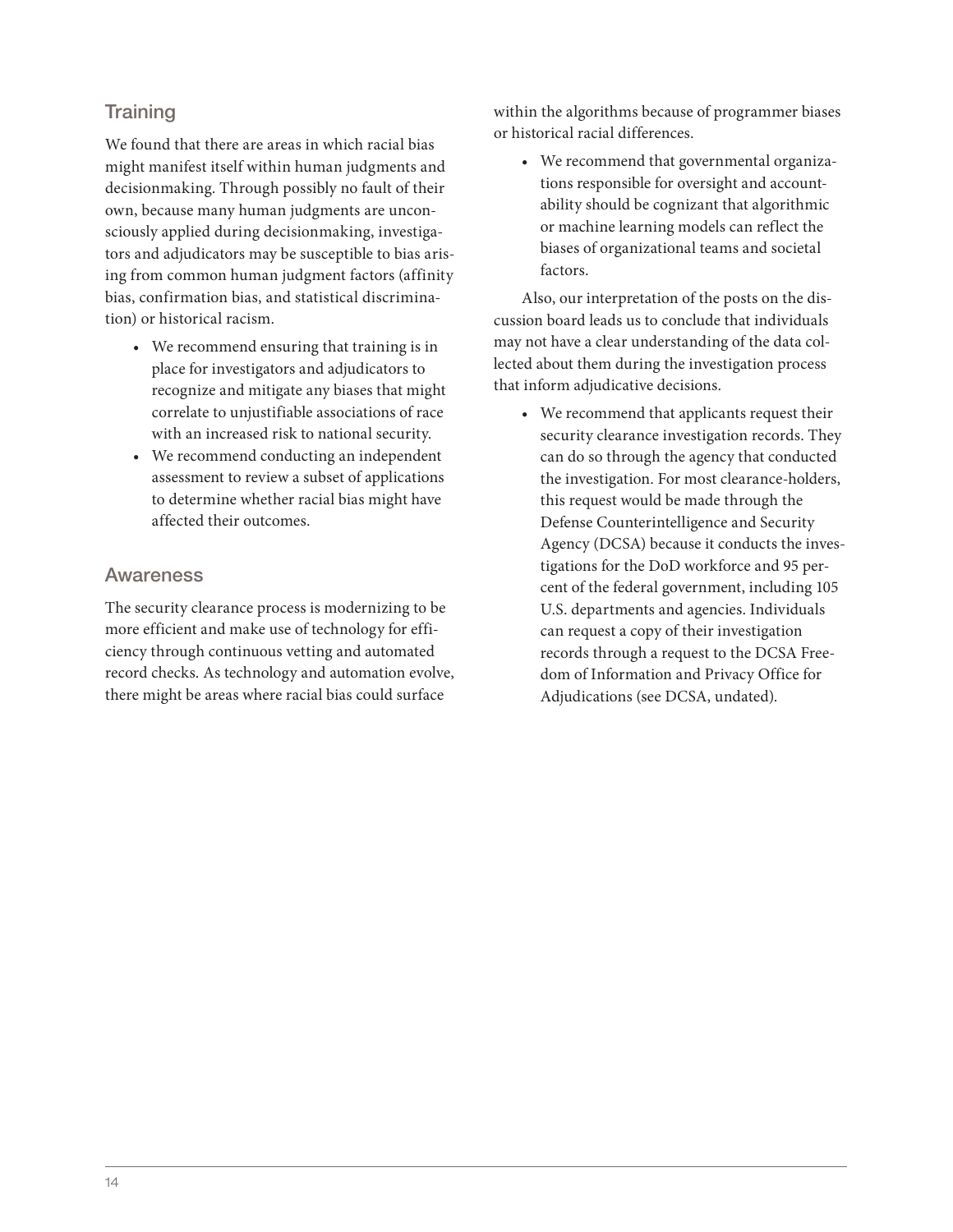# **Notes**

 $^{\rm 1}$  The use of the term *minoritization* recognizes that systemic inequalities, oppression, and marginalization categorize individuals as a "minority" status instead of by their characteristics. These systems sustain the overrepresentation and dominance of historically privileged social identities (Harper, 2009; Hoffman and Mitchell, 2016). We have elected to use the term minoritized as scholars in higher education do to acknowledge that the concept of minority status is socially constructed (Benitez, 2010; Stewart, 2013).

<sup>2</sup> Cases outside DoD would be handled through the appeals process of the department or agency that adjudicated the eligibility decision.

<sup>3</sup> A caveat is that some cases have multiple issues. In our analysis, we determined that, in cases with multiple issues, Hakamaa counted a denial in more than one category of the adjudication guidelines, as the count across categories totaled 589, which exceeded the total of 530 cases heard. Of note, the count across categories in 2019 totaled 1,144 less than the 1,280 heard; one factor contributing to this difference could be that some cases did not lead to denials. We were not able to verify these counts because the website with industrial security clearance cases had broken links as of early March 2021. (We contacted DOHA in early March 2021, late April 2021, and again in late June 2021 and were told the website was having issues that the organization was working to resolve.)

4 Whether the individual was of Arab or African ethnicity cannot be determined.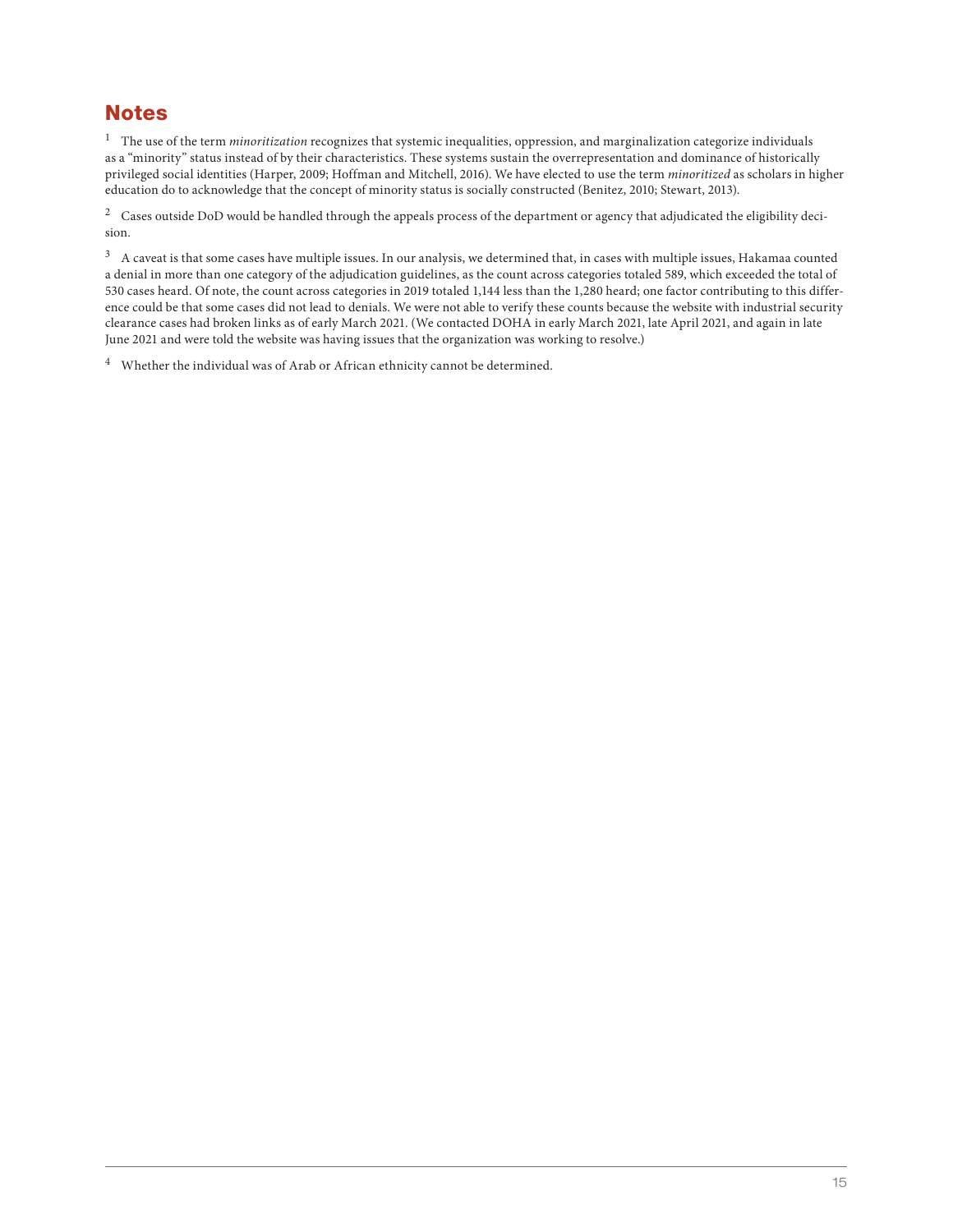# References

Aigner, Dennis J., and Glen G. Cain, "Statistical Theories of Discrimination in Labor Markets," ILR Review, Vol. 30, No. 2, January 1977, pp. 175–187.

Bayer, Patrick, Fernando Ferreira, and Stephen L. Ross, "Race, Ethnicity and High-Cost Mortgage Lending," Cambridge, Mass.: National Bureau of Economic Research, Working Paper 20762, December 2014.

Benitez, Michael, "Resituating Culture Centers Within a Social Justice Framework: Is There Room for Examining Whiteness?" in L. D. Patton, ed., Culture Centers in Higher Education: Perspectives on Identity, Theory, and Practice, Sterling, Va.: Stylus, 2010, pp. 119–134.

Bernard, Tara Siegel, "Blacks Face Bias in Bankruptcy, Study Suggests," New York Times, January 20, 2012.

Biden, Joseph R., Jr., "Memorandum on Revitalizing America's Foreign Policy and National Security Workforce, Institutions, and Partnerships," White House, February 4, 2021.

Blank, Rebecca M., Marilyn Dabady, and Constance F. Citro, eds., Measuring Racial Discrimination, Washington, D.C.: National Academies Press, 2004.

Body, Dyvonne, "Worse Off than When They Enrolled: The Consequence of For-Profit Colleges for People of Color," Aspen Institute, March 19, 2019.

Braucher, Jean, Dov J. Cohen, and Robert M. Lawless, "Race, Attorney Influence, and Bankruptcy Chapter Choice," Journal of Empirical Legal Studies, Vol. 9, No. 3, 2012, pp. 393–429.

Brown, David, "DoD Begins Massive Reform of Clearance Appeal Process," ClearanceJobs, January 21, 2021. As of June 10, 2021: <https://news.clearancejobs.com/2021/01/21/dod-begins-massive-reform-of-clearance-appeal-process/>

Castleberry, Asha C., and Camille Stewart, "Effective U.S. Grand Strategy Includes Harnessing Diverse Educational Institutions," Just Security, August 19, 2021.

ClearanceJobs, "Security Clearance Jobs Discussions," online discussion board, undated. As of April 30, 2021: <https://discuss.clearancejobsblog.com/>

Cohen, Ezra A., Acting Under Secretary of Defense for Intelligence and Security, "Simplifying, Centralizing, and Unifying the Established Administrative Process for Unfavorable Security Clearance Eligibility Hearings and Appeals, Including National Industrial Security Program (NISP) Contractor Employee Unfavorable Sensitive Compartmented Information Eligibility Hearings and Appeals," memorandum, Washington, D.C., January 14, 2021.

DCSA—See Defense Counterintelligence and Security Agency.

Defense Counterintelligence and Security Agency, "Requesting Adjudication Records," webpage, undated. As of September 9, 2021: <https://www.dcsa.mil/contact/foia/rar/>

Defense Office of Hearings and Appeals, "Archived DOHA Appeal Board Decisions," webpage, undated-a. As of September 9, 2021: [https://doha.ogc.osd.mil/Industrial-Security-Program/Industrial-Security-Clearance-Decisions/DOHA-Appeal-Board/](https://doha.ogc.osd.mil/Industrial-Security-Program/Industrial-Security-Clearance-Decisions/DOHA-Appeal-Board/Archived-DOHA-Appeal-Board/)  Archived-DOHA-Appeal-Board/

———, "DOHA Appeal Board Decisions," webpage, undated-b. As of [September 9, 2021 <https://doha.ogc.osd.mil/Industrial-Security-Program/Industrial-Security-Clearance-Decisions/DOHA-Appeal-Board/>

———, decision, Industrial Security Clearance Review case 19-01688, August 10, 2020a. As of September 9, 2021: [https://doha.ogc.osd.mil/Industrial-Security-Program/Industrial-Security-Clearance-Decisions/DOHA-Appeal-Board/](https://doha.ogc.osd.mil/Industrial-Security-Program/Industrial-Security-Clearance-Decisions/DOHA-Appeal-Board/2020-DOHA-Appeal-Board/FileId/88146/)  2020-DOHA-Appeal-Board/FileId/88146/

decision, Industrial Security Clearance Review case 19-03917, November 4, 2020b. As of September 9, 2021: [https://doha.ogc.osd.mil/Industrial-Security-Program/Industrial-Security-Clearance-Decisions/DOHA-Appeal-Board/](https://doha.ogc.osd.mil/Industrial-Security-Program/Industrial-Security-Clearance-Decisions/DOHA-Appeal-Board/2020-DOHA-Appeal-Board/FileId/88231/)  2020-DOHA-Appeal-Board/FileId/88231/

Dickerson, A. Mechele, "Race Matters in Bankruptcy," Washington and Lee Law Review, Vol. 61, No. 4, Fall 2004, pp. 1725–1776.

DoD—See U.S. Department of Defense.

DOHA—See Defense Office of Hearings and Appeals.

Duster, Troy, "Introduction to Unconscious Racism Debate," Social Psychology Quarterly, Vol. 71, No. 1, 2008, pp. 6–11.

EEOC—See U.S. Equal Opportunity Employment Commission.

Efrat, Rafael, "The Evolution of Bankruptcy Stigma," Theoretical Inquiries in Law, Vol. 7, No. 2, January 2006, pp. 365–393.

Frade, Catarina, "Bankruptcy, Stigma and Rehabilitation," ERA Forum, Vol. 13, 2012, pp. 45–57.

Ghelani, Amar, "Deconstructing the Racialized Cannabis User: Cannabis Criminalization and Intersections with the Social Work Profession," Journal of Sociology and Social Welfare, Vol. 47, No. 3, September 2020, pp. 5–28.

Greenwald, Anthony G., Debbie E. McGhee, and Jordan L. K. Schwartz, "Measuring Individual Differences in Implicit Cognition: The Implicit Association Test," Journal of Personality and Social Psychology, Vol. 74, No. 6, 1998, pp. 1464–1480.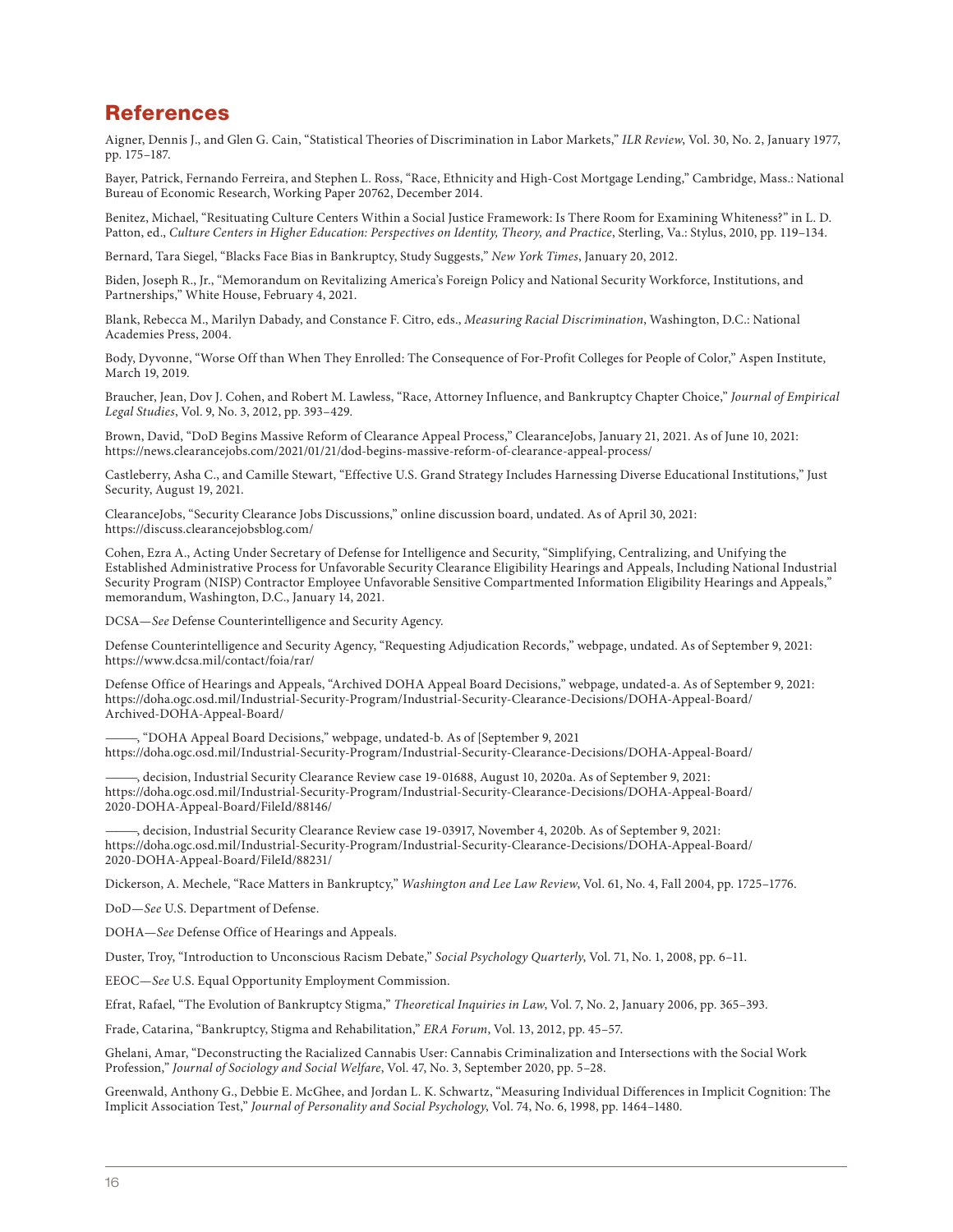Guzman, Joseph, "'It Is This like Huge Cloud That's Always over Me': Undergraduate Minority Students' Perceptions of Student Debt," Eleven: The Undergraduate Journal of Sociology, Vol. 8, 2018, pp. 66–93.

Hakamaa, Marko, "Top Reasons for Security Clearance Denial in 2020," ClearanceJobs, January 6, 2021. As of June 10, 2021: <https://news.clearancejobs.com/2021/01/06/top-reasons-for-security-clearance-denial-in-2020/>

Harper, Shaun R., "Race-Conscious Student Engagement Practices and the Equitable Distribution of Enriching Educational Experiences," Liberal Education, Vol. 95, 2009, pp. 38–45.

Henderson, William, "Majority of DOHA Appeals Still Result in Clearance Denial," ClearanceJobs, February 2, 2021. As of June 10, 2021: <https://news.clearancejobs.com/2021/02/02/majority-of-doha-appeals-still-result-in-clearance-denial/>

Hoffman, Garrett D., and Tania D. Mitchell, "Making Diversity 'Everyone's Business': A Discourse Analysis of Institutional Responses to Student Activism for Equity and Inclusion," Journal of Diversity in Higher Education, Vol. 9, No. 3, 2016, pp. 277–289.

Houle, Jason N., "Disparities in Debt: Parents' Socioeconomic Resources and Young Adult Student Loan Debt," Sociology of Education, Vol. 87, No. 1, 2014, pp. 53–69.

Jackson, Brandon A., and John R. Reynolds, "The Price of Opportunity: Race, Student Loan Debt, and College Achievement," Sociological Inquiry, Vol. 83, No. 3, August 2013, pp. 335–368.

Kairys, David, "Unconscious Racism," Temple Law Review, Vol. 83, No. 4, 2011, pp. 857–866.

Kim, Dongbin, "The Effect of Loans on Students' Degree Attainment: Differences by Student and Institutional Characteristics," Harvard Educational Review, Vol. 77, No. 1, Spring 2007, pp. 64–100.

Kyzer, Lindy, "How Many People Have a Security Clearance?" ClearanceJobs, February 9, 2021. As of June 10, 2021: <https://news.clearancejobs.com/2021/02/09/how-many-people-have-a-security-clearance>

Luckey, David, David Stebbins, Rebeca Orrie, Erin Rebhan, Sunny D. Bhatt, and Sina Beaghley, Assessing Continuous Evaluation Approaches for Insider Threats: How Can the Security Posture of the U.S. Departments and Agencies Be Improved? Santa Monica, Calif.: RAND Corporation, RR-2684-OSD, 2019. As of September 3, 2021: [https://www.rand.org/pubs/research\\_reports/RR2684.html](https://www.rand.org/pubs/research_reports/RR2684.html)

Maroto, Michelle, "The Scarring Effects of Bankruptcy: Cumulative Disadvantage Across Credit and Labor Markets," Social Forces, Vol. 91, No. 1, 2012, pp. 99–130.

Morrison, Edward R., Belisa Pang, and Antoine Uettwiller, "Race and Bankruptcy: Explaining Racial Disparities in Consumer Bankruptcy," Journal of Law and Economics, Vol. 63, No. 2, May 2020, pp. 269–295.

Natapoff, Alexandra, "Underenforcement," Fordham Law Review, Vol. 75, No. 3, 2006, pp. 1715–1776.

National Commission on Terrorist Attacks upon the United States, The 9/11 Commission Report: Final Report of the National Commission on Terrorist Attacks upon the United States, Washington, D.C.: Government Printing Office, July 22, 2004.

Norvilitis, Jill M., Michelle M. Merwin, Timothy M. Osberg, Patricia V. Roehling, Paul Young, and Michele M. Kamas, "Personality Factors, Money Attitudes, Financial Knowledge, and Credit-Card Debt in College Students," Journal of Applied Social Psychology, Vol. 36, No. 6, 2006, pp. 1395–1413.

ODNI—See U.S. Office of the Director of National Intelligence.

Oliver, Mary Beth, "African American Men as 'Criminal and Dangerous': Implications of Media Portrayals of Crime on the 'Criminalization' of African American Men," Journal of African American Studies, Vol. 7, No. 2, September 2003, pp. 3–18.

Osoba, Osonde A., Benjamin Boudreaux, Jessica Saunders, J. Luke Irwin, Pam A. Mueller, and Samantha Cherney, Algorithmic Equity: A Framework for Social Applications, Santa Monica, Calif.: RAND Corporation, RR-2708-RC, 2019. As of September 3, 2021: [https://www.rand.org/pubs/research\\_reports/RR2708.html](https://www.rand.org/pubs/research_reports/RR2708.html)

Osoba, Osonde A., and William Welser IV, An Intelligence in Our Image: The Risks of Bias and Errors in Artificial Intelligence, Santa Monica, Calif.: RAND Corporation, RR-1744-RC, 2017. As of September 9, 2021: [https://www.rand.org/pubs/research\\_reports/RR1744.html](https://www.rand.org/pubs/research_reports/RR1744.html)

Quillian, Lincoln, "Does Unconscious Racism Exist?" Social Psychology Quarterly, Vol. 71, No. 1, 2008, pp. 6–11.

Ratcliffe, Caroline, and Signe-Mary McKernan, "Forever in Your Debt: Who Has Student Loan Debt, and Who's Worried?" Urban Institute, June 2013.

Roberts, Dorothy E., "Criminal Justice and Black Families: The Collateral Damage of Over-Enforcement," UC Davis Law Review, Vol. 34, 2001, pp. 1005–1028.

Ruetschlin, Catherine, and Dedrick Asante-Muhammad, The Challenge of Credit Card Debt for the African American Middle Class, Dēmos and NAACP, December 2013.

Sahiq, Aqilah Nadiah, Shafinar Ismail, and Syarifah Heryati Syed Nor, "Towards Achieving Long-Term Debt Sustainability: A Systematic Review of the Key Determinants of Personal Bankruptcy," Turkish Journal of Computer and Mathematics Education, Vol. 12, No. 3, 2021, pp. 1305–1317.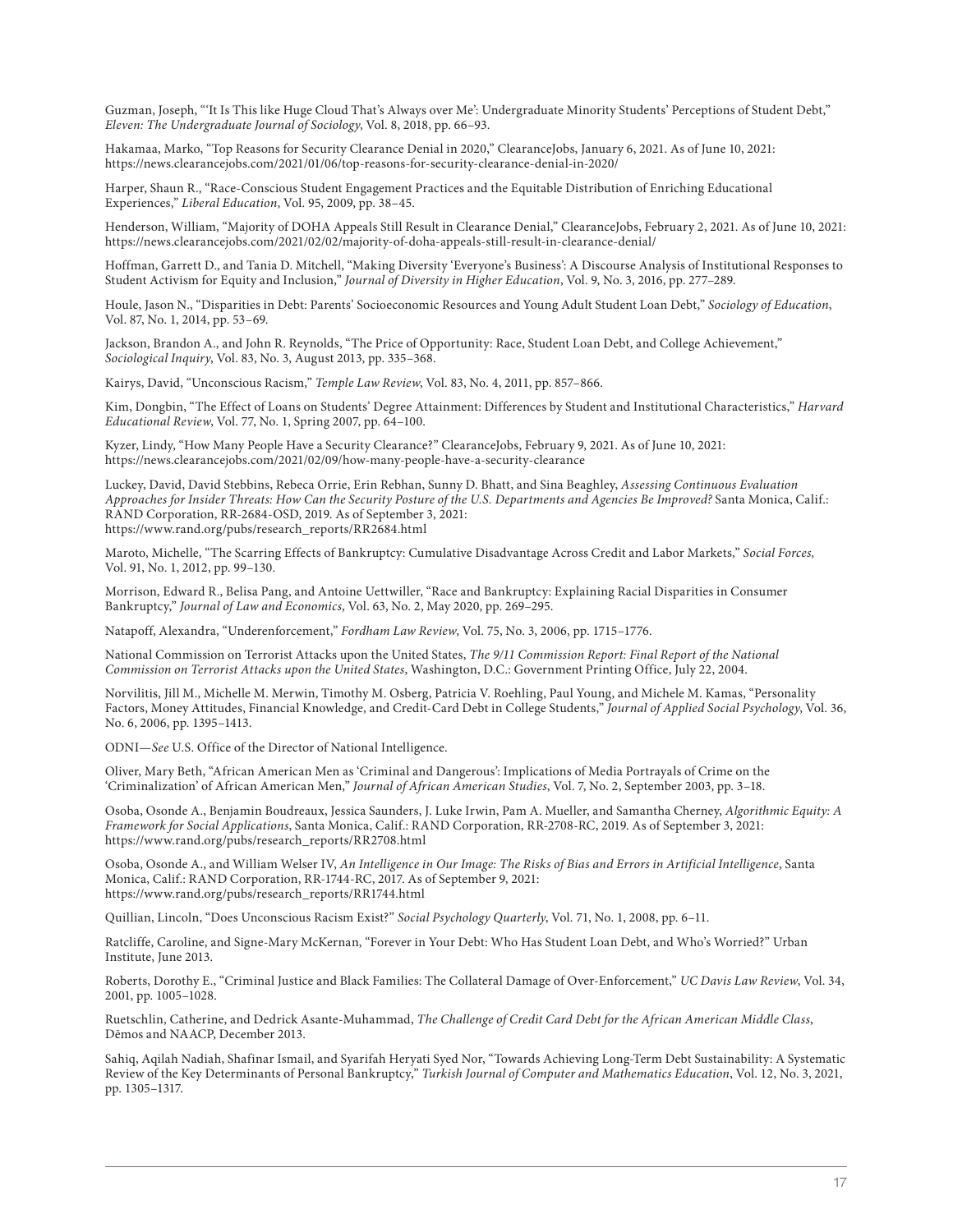Sailors, Olivia C., "At the Nexus of Neoliberalism, Mass Incarceration, and Scientific Racism: The Conflation of Blackness with Risk in the 21st Century," Tapestries: Interwoven Voices of Local and Global Identities, Vol. 9, No. 1, Article 7, 2020.

Scott-Clayton, Judith, and Jing Li, "Black-White Disparity in Student Loan Debt More Than Triples After Graduation," Evidence Speaks Reports, Vol. 2, No. 3, October 20, 2016.

Scully, Judith A. M., "Killing the Black Community: A Commentary of the United States War on Drugs," in Jael Silliman and Anannya Bhattacharjee, eds., Policing the National Body: Race, Gender, and Criminalization, Boston: South End Press, 2002, pp. 55–80.

Seamster, Louise, "Black Debt, White Debt," Contexts, Vol. 18, No. 1, 2019, pp. 30-35.

Stewart, Dafina-Lazarus, "Racially Minoritized Students at U.S. Four-Year Institutions," Journal of Negro Education, Vol. 82, No. 2, 2013, pp. 184–197.

U.S. Department of Defense, Office for Diversity, Equity, and Inclusion, "Department of Defense Diversity, Equity, and Inclusion Statement," webpage, undated. As of September 9, 2021:

<https://diversity.defense.gov/DoD-Diversity-and-Inclusion-Initiatives/>

U.S. Equal Employment Opportunity Commission, "Policy Guidance on the Use of the National Security Exception Contained in Sec. 703(g) of Title VII of the Civil Rights Act of 1964," May 1, 1989. As of June 10, 2021: <https://www.eeoc.gov/laws/guidance/policy-guidance-use-national-security-exception-contained-sec-703g-title-vii-civil>

U.S. National Counterintelligence and Security Center, Fiscal Year 2019 Annual Report on Security Clearance Determinations: Congressional Taskings, Washington, D.C., April 2020. As of June 10, 2021: <https://fas.org/sgp/othergov/intel/clear-2019.pdf>

U.S. Office of Personnel Management, "Questionnaire for National Security Positions," Washington, D.C., Standard Form 86, November 2016. As of June 10, 2021:

[https://www.opm.gov/forms/pdf\\_fill/sf86.pdf](https://www.opm.gov/forms/pdf_fill/sf86.pdf)

———, Federal Equal Opportunity Recruitment Program (FEORP) Report to Congress: Fiscal Year 2016, Washington, D.C., February 2018. As of September 9, 2021:

<https://www.opm.gov/policy-data-oversight/diversity-and-inclusion/reports/feorp-2016/>

U.S. Office of the Director of National Intelligence, "Security Executive Agent Directive 4: National Security Adjudicative Guidelines," Washington, D.C., June 8, 2017.

Vedantam, Shankar, "See No Bias," Washington Post, January 23, 2005.

Vespa, Jonathan, Lauren Medina, and David M. Armstrong, Demographic Turning Points for the United States: Population Projections for 2020 to 2060, Washington, D.C.: U.S. Department of Commerce, U.S. Census Bureau, February 2020.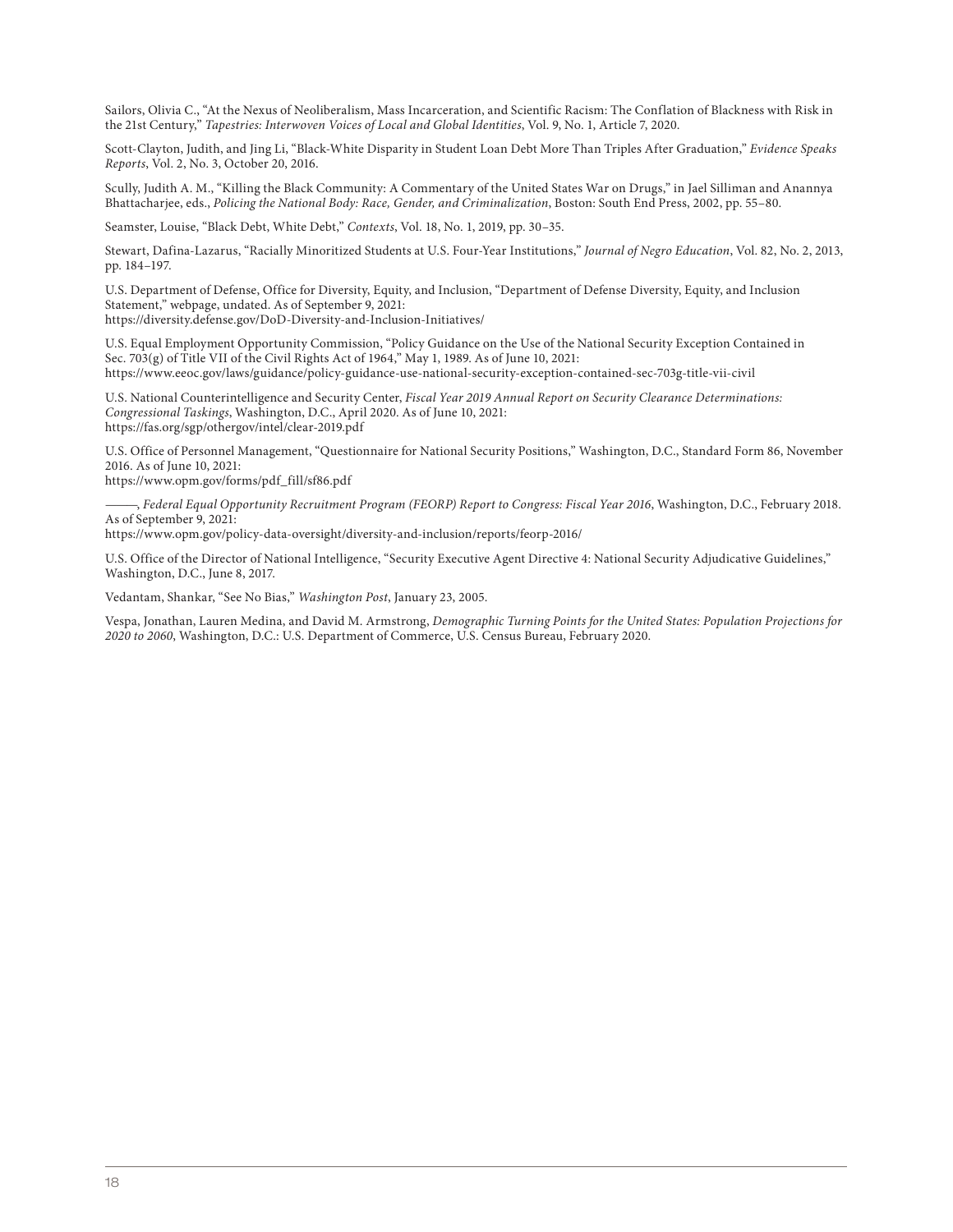# Acknowledgments

We thank RAND colleagues Rich Girven, Eric Landree, Jhacova Williams, Kathryn Edwards, and Jim Powers for their thoughtful reviews that have helped us improve this report. Also, we thank Jack Riley, vice president and director of RAND's National Security Research Division, for his support and advice on this research.

# About the Authors

**Tepring Piquado** is a senior policy researcher at the RAND Corporation and a professor at the Pardee RAND Graduate School. At RAND, she conducts research on manpower and personnel issues in the private and public sectors and on health and well-being issues. At Pardee RAND, she teaches a core course on ethics in theory, policy, and practice and co-leads the school's ethics thread, one of four cross-cutting themes woven throughout the fabric of the academic program. Piquado has a Ph.D. in neuroscience.

**Sina Beaghley** is a senior international and defense policy researcher at the RAND Corporation, where she focuses on issues related to intelligence, security, counterintelligence, and personnel vetting. Beaghley has an M.A. in international affairs/international security.

**Lisa Pelled Colabella** is a senior operations researcher at the RAND Corporation, where she primarily conducts studies on such topics as logistics, business intelligence, fleet management, data quality, workforce staffing, cost-benefit analysis, and emerging technologies. Colabella has a Ph.D. in industrial engineering.

**Nahom M. Beyene** is a research engineer at the RAND Corporation, where he focuses on emerging technologies, acquisition, data stewardship, data visualization, and process or system automation in the presence of humans in the loop. He serves as a member of the RAND staff advisory council on diversity, equity, and inclusion. Beyene has a Ph.D. in rehabilitation sciences.